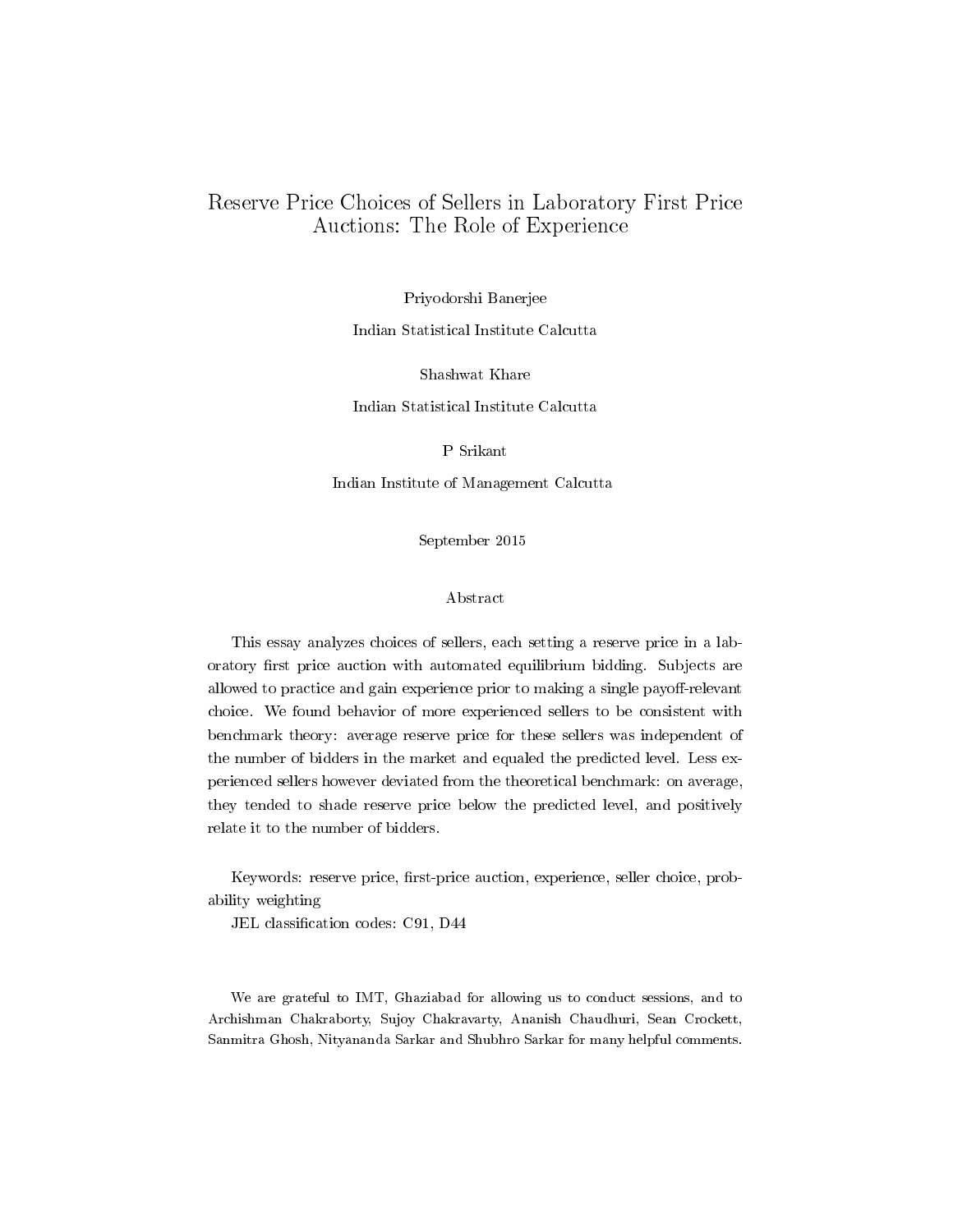### 1 Introduction

The variety, volume and value of goods sold through auctions are enormous. Economic agents of many different types regularly participate in auctions, to buy as well as to sell. A large experimental literature has emerged investigating buyer behavior in auctions, and substantial progress has been made in understanding to what extent such behavior comports to theoretical predictions. Little corresponding attention however has been paid to sellers, with few studies documenting or analyzing seller choices.

It is important to fill this lacuna for at least two reasons. First, sellers regularly make critical choices in auctions, such as which format to use, or what reserve price to set. Predictions of price or other variables which ignore this endogeneity therefore stand the risk of being erroneous. And second, the economic theory of auctions makes sharp predictions regarding the choices of payoff maximizing sellers. For example, Myerson (1981) and Riley and Samuelson (1981) show that with independent, private values a seller using a standard form such as a first price auction may set a reserve price exceeding her valuation, opening a possibility of inefficiency, as such a choice can cause some mutually gainful trades to not occur. They further show that this optimal reserve price is independent of the number of bidders in the market. Empirical examination of these predictions is thus required to assess the strength of the theory.

In this paper, we study reserve price choices of subjects in the role of sellers in a first price auction facing automated equilibrium bidding. Our sellers each made a single payoff-relevant choice, but were allowed to gather experience through prior practice for a fixed amount of time on a graphical interface which simulated auctions and kept track of past outcomes and average revenue. We used a between subjects design, and two treatment variables: the first was the number of bidders  $(2 \text{ or } 4)$ , and the second the length of the practice phase  $(5)$ or 15 minutes), as a proxy for the degree of experience.

We found that benchmark theory was capable of explaining behavior of more experienced sellers, whose average reserve prices were independent of the number of bidders, and indistinguishable from the predicted level. Less experienced sellers however chose reserve prices below the predicted level. Their choices also increased with the number of bidders. We then investigated whether augmenting the benchmark model with probability weighting (see Tversky and Kahneman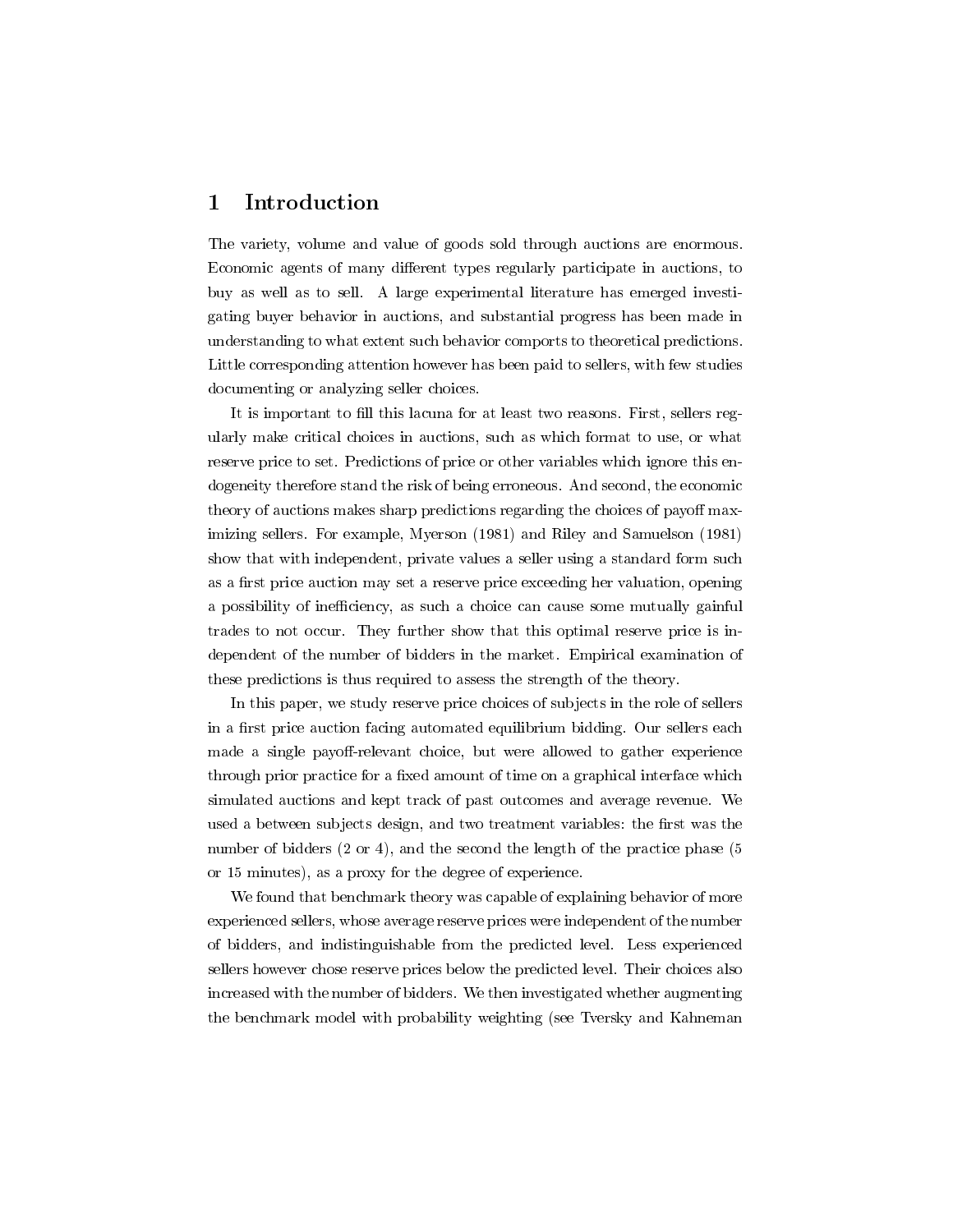1992) was capable of reconciling the latter findings. We found such an approach could rationalize why the reserve price increased with the number of bidders, but not why it was below the predicted level.

To our knowledge, only three prior papers have experimentally analyzed the problem of reserve price choice in auctions. Of these, only Chen, Katuščák and Ozdenoren (2010;  $CKO$  henceforth) study first-price auctions: Greenleaf (2004; Gl henceforth) and Davis, Katok and Kwasnica (2011; DKK henceforth) examine English and second-price auctions respectively. Gl does not report any conformity of observed reserve prices with benchmark predictions. Support for benchmark predictions in DKK is also very weak. CKO finds that reserve prices are in line with benchmark predictions, but this result is not directly comparable with ours, as bidding in their environment was not simulated, but generated by volunteer subjects. In terms of results,  $DKK$  is arguably the closest to us, as they also find that reserve prices chosen increase in the number of bidders and are typically below the benchmark level (we find this tendency too, but only among less experienced bidders). Further, they find weak evidence that experience can reduce the discrepancy between predicted and actual choices. Because there are many differences in design separating these articles from ours, we defer a detailed discussion and comparison till Section 6, after results have been presented.

The rest of the paper is organized as follows. Section 2 summarizes the theoretical benchmark and Section 3 details experimental design and procedure. Sections 4 and 5 present our main results. Section 6 discusses the literature. Section 7 reconsiders the behavior of less experienced sellers, while Section 8 concludes.

### 2 Theoretical benchmark

A rich and sophisticated theory has emerged for sealed bid, single unit, winner pay auctions when agents are risk-neutral, bidders are symmetric, and have independent private values, through the work of Vickrey (1961), Myerson (1981), Riley and Samuelson (1981) etc: see Krishna (2010) for a textbook presentation. Here we state the key results relevant for our experimental implementation, using the notation of Krishna (2010).

There is one seller and  $N$  (potential) bidders. The seller has 0 value for the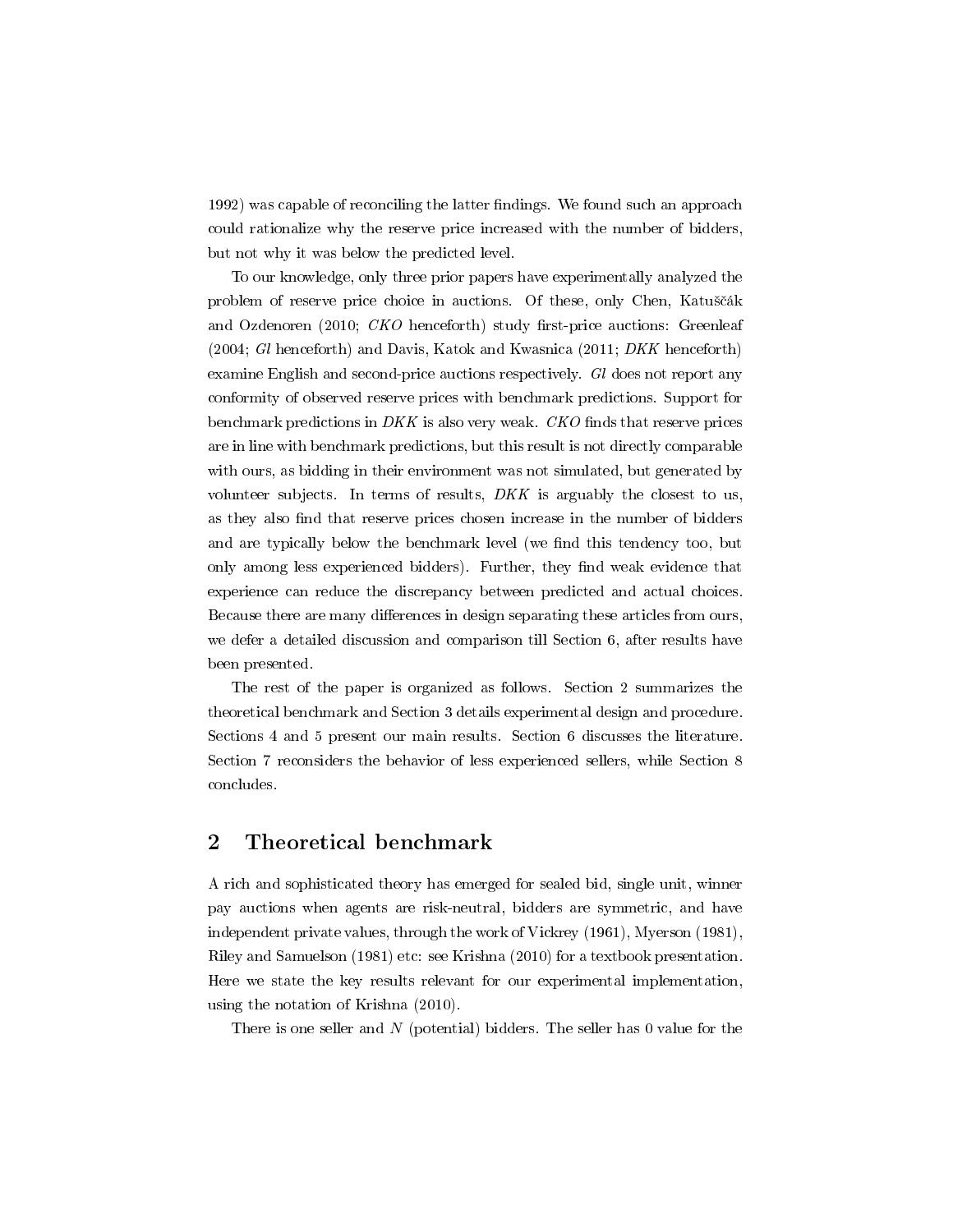object. Bidder i has a valuation  $x_i$  for the object which is the realization of a random variable  $X_i$ . These random variables  $X_i, i = 1, \ldots, N$  are independently and identically distributed over  $[0, w]$  according to the increasing and continuously differentiable distribution function  $F$ , with corresponding density function  $f$  . The realization of  $X_i$  is observed only by bidder  $i;$  all else is common knowledge.

We look at a first price auction where the seller is allowed to set a publicly known reserve price. In such an auction bidders independently and simultaneously submit non-negative bids, and the highest bidder wins and pays the seller his bid in exchange for the object, provided this highest bid is no less than the reserve price. A reserve price  $r \geq 0$  is a minimum level below which bids are not accepted: if all bids fall short of the reserve price, the object is not sold and the seller earns 0 revenue.

Let  $Y_1$  be the highest order statistic of  $N-1$  of the random variables  $(X_i)_{i=1}^N$ , and let G and g respectively be the distribution and density functions of  $Y_1$ . Given r, the first price auction has a unique symmetric increasing perfect Bayesian Nash equilibrium bid function, and the equilibrium bidding strategy for any bidder with  $x \geq r$  is

$$
\beta(x) = E[\max(Y_1, r)|Y_1 < x] = r\frac{G(r)}{G(x)} + \frac{1}{G(x)} \int_r^x yg(y)dy \cdots (1)
$$

Using (1), the seller's expected revenue can be computed as

$$
\Pi(r) = N[r\{1 - F(r)\}G(r) + \int_r^w y\{1 - F(y)\}g(y)dy] \cdots (2)
$$

The optimal or revenue maximizing reserve price can be determined using (2). The first order condition implies the optimal reserve price  $r^*$  must satisfy

$$
r^* = \frac{1}{\lambda(r^*)} \cdots (3)
$$

where  $\lambda(x) = \frac{f(x)}{1 - F(x)}$  is the hazard rate function associated with the distribution function F. When  $\lambda(.)$  is increasing, the above condition is also sufficient,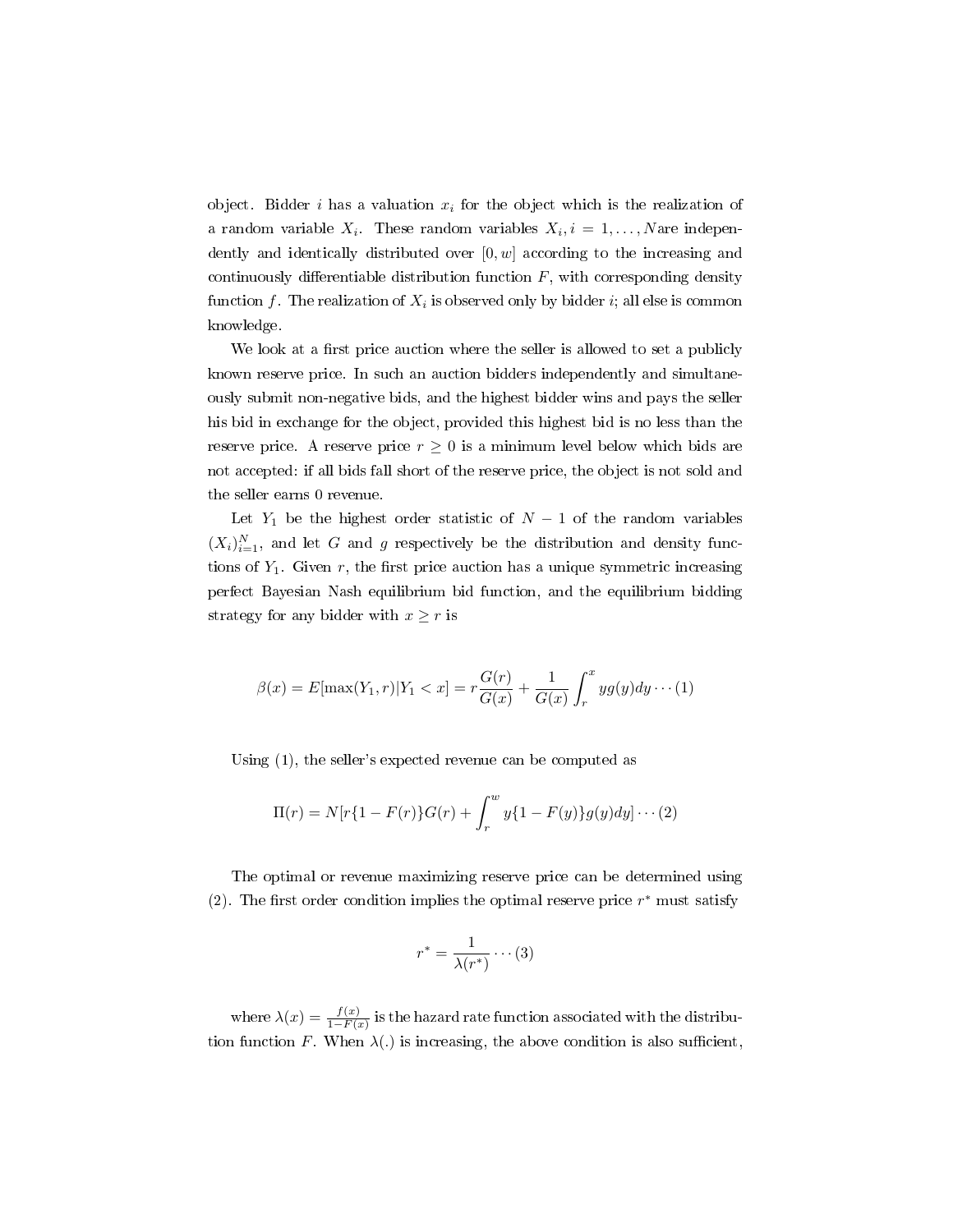and the optimal reserve price is given by (3). A remarkable feature of the result is that the optimal reserve price is independent of the number of bidders. We test this key proposition in this paper.

For our experimental implementation, we assume  $w = 100$  and F is uniform (for which  $\lambda$  is increasing). Further we look at two cases, one with  $N = 2$  and the other with  $N = 4$ . This yields  $r^* = 50$ , using (3), and, using (1),

$$
\beta(v) = \begin{cases} \begin{cases} \frac{v^2 + r^2}{2v} & \text{if } N = 2\\ \frac{3v^4 + r^4}{4v^3} & \text{if } N = 4 \end{cases} \quad \text{for } v \geq r\\ 0 & \text{for } v < r \end{cases}
$$

#### 3 Procedure and treatments

We first describe our experimental procedure in detail. In any treatment, a subject assumed the role of a seller selling an object facing automated bidders. Subjects were informed of this fact and also that (i) a seller had 0 value for the object, (ii) each bidder had a privately known valuation for the object which was equally likely to be any integer in  $\{0, \ldots, 100\}$ , (iii) a seller could set any integer in  $\{0, \ldots, 100\}$  as a reserve price, and (iv) every bidder used a particular formula which gave the bid as a function of private valuation and reserve price. They were explained the rules of the first price auction with reserve price, told how many bidders were present (2 or 4), and were given the relevant formula, which happened to be the risk-neutral symmetric increasing perfect Bayesian Nash equilibrium strategy of the auction game, given above.

A subject had to decide what reserve price to set. Once the choice had been entered on a computer interface (programmed using z-tree, Fischbacher 2007), the program would simulate an auction (generate bidder valuations, produce bids and determine outcome) and report revenue earned. The subject would then be paid a show-up fee and twice revenue earned in private.

We chose to inform sellers about the specific formula being used to generate bids, insuring they had all information required to form the expected payo function. This allowed us to focus on the optimization problem, i.e., the determination of the optimal reserve price, given the payoff function. In principle of course sellers face a much more complex problem, where they first conjecture bidder behavior, then form a payoff function on its basis, and then optimize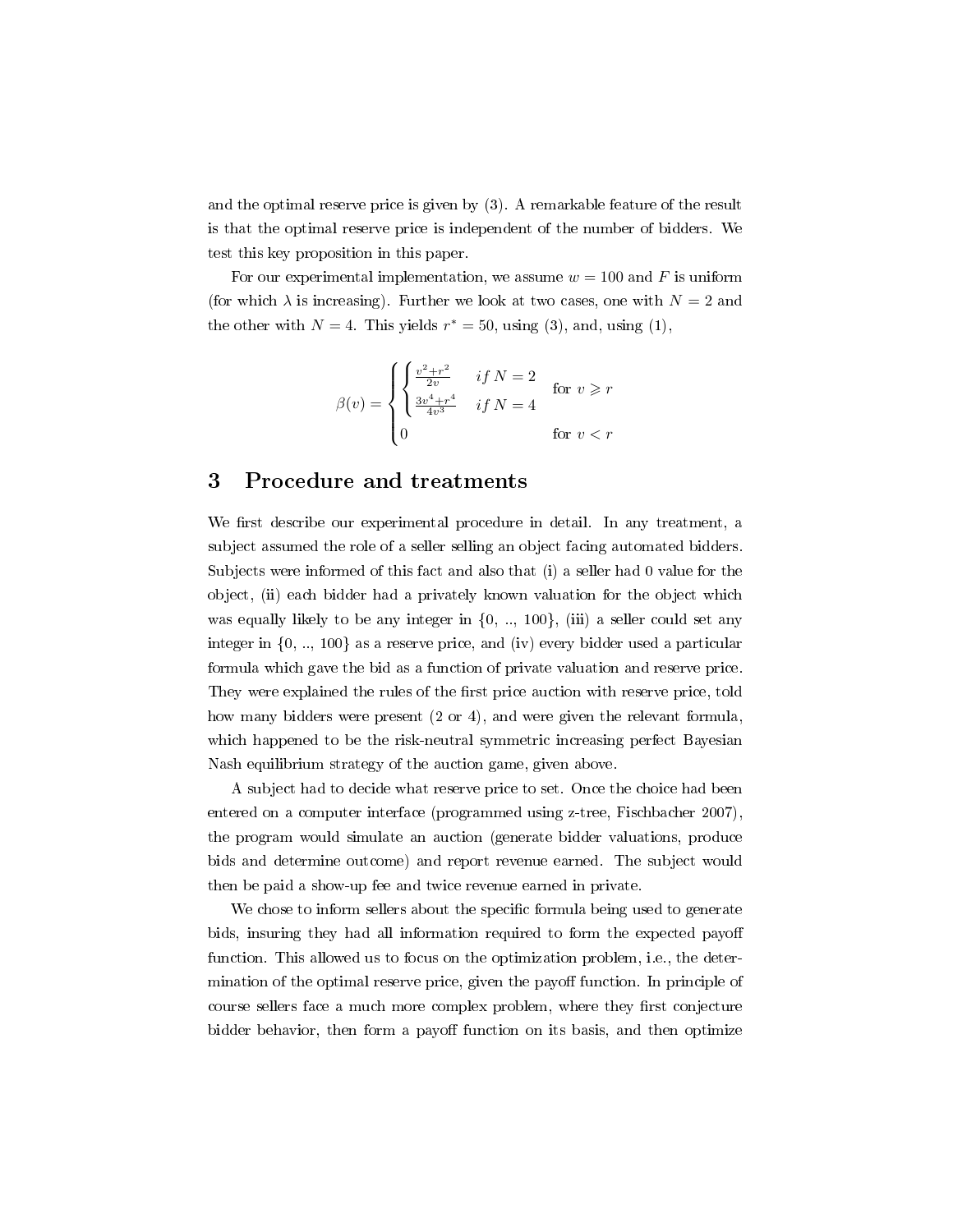

The horizontal axis is reserve price and the vertical axis is revenue. The black and blue dots respectively represent actual and average revenue for a given reserve price.

it. Our procedure, by eliminating the need to conjecture and thereby simplifying the formation aspect of the problem, allows a signicant reduction in this complexity.<sup>1</sup>

Before making the final and payoff-relevant reserve price choice, subjects could practice on the same interface. Every time they entered a practice reserve price, the program would simulate an auction, display valuations, bids and outcome, and report revenue earned. It would also display this information graphically for every simulation, along with the history of past outcomes and the average (over all practice choices) revenue function (see Figure 1).

We had four treatments, based on a  $2x2$  factorial design, where the treatment variables were the number of bidders, a regular proxy for the degree of competition, and the length of the practice session, as a proxy for the degree of experience, or the level of learning. There were either 2 or 4 bidders, and the practice phases were for either 5 or 15 minutes. We denote corresponding

 $1$ Our procedure thus renders a potentially complex problem, rife with conjectural and strategic considerations, into a comparatively simpler one, and hence allows close focus on one aspect of the laboratory decision problem. We follow Gl and DKK in adopting this procedure. It can also be found outside the auction literature, such as in the Investment treatments in Oprea (2014), where subjects in the role of investors decide which of two firms to invest in after being made aware of the underlying stochastic processes as well as the strategies of the (automated) firms.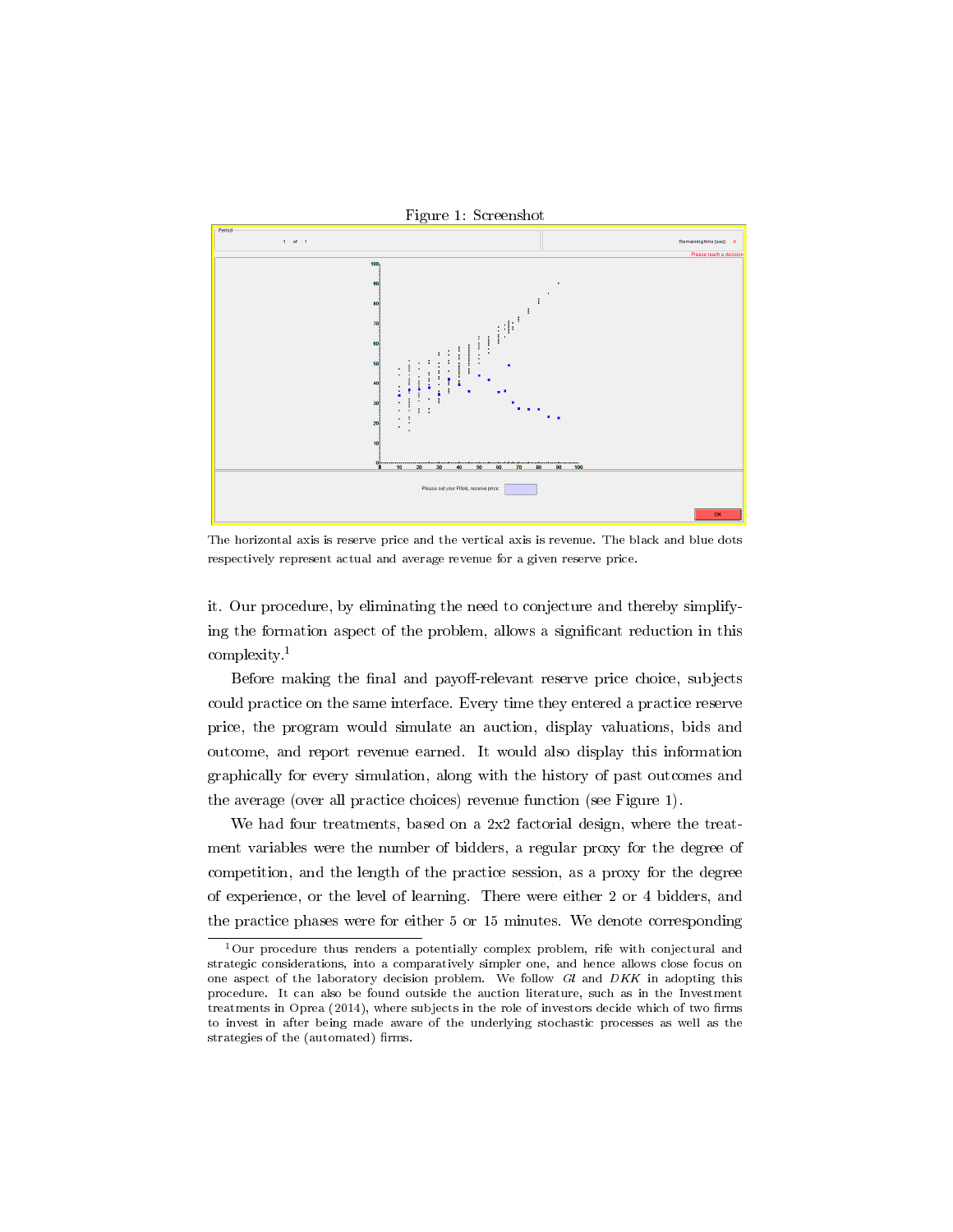treatments by 2L, 4L, 2H, and 4H, where 2 and 4 stand respectively for two bidders and four bidders, and L and H stand respectively for low experience (5 minutes practice) and high experience (15 minutes practice). The practice phases were of fixed length: subjects could not terminate practice and move to the final choice before the full duration was over.

The experiment was conducted at the Institute for Management Technology, Ghaziabad, a business school near Delhi. There was one session per treatment. Sessions lasted for between 30 and 45 minutes from the time subjects assembled to the time they were paid. Subjects were students pursuing MBA and were recruited through email solicitations and flyers. There were 37, 40, 35, and 39 subjects in treatment 2L, 4L, 2H, and 4H respectively.<sup>2</sup>

After subjects had assembled, each in front of a terminal, instructions (see Appendix) had been handed and read out, numerical exercises done, and questions answered, a demonstration was given of the interface, to familiarize subjects with it. The practice session commenced at the end of the demonstration, after the cessation of which final and payoff-relevant reserve price choice had to be made. Subjects earned  $\bar{\tau}$  300 on average.<sup>3</sup>

#### 4 Final reserve prices

In this section we investigate whether sellers' choices of reserve price (final choice) concord with the theoretical prediction described earlier. Our hypotheses are that reserve prices chosen by subjects in every treatment is 50 on average, and that choices do not differ across treatments.

$$
Hypotheses: r_{2L} = r_{4L} = r_{2H} = r_{4H} = 50
$$

where  $r$  is average observed reserve price and subscripts denote treatments. The following table gives mean and median reserve price for every treatment. It also presents results from the tests of the hypotheses that these means and medians are each equal to 50.

 $240$  subjects had registered for each session, but there were last minute no-shows in all sessions except 4L, leaving us with 151 subjects in total.

<sup>&</sup>lt;sup>3</sup>The purchasing power parity exchange rate between the Indian Rupee and the US Dollar for 2010 was 16.8 rupees to a dollar according to the Penn World Tables (Heston, Summers and Aten 2012).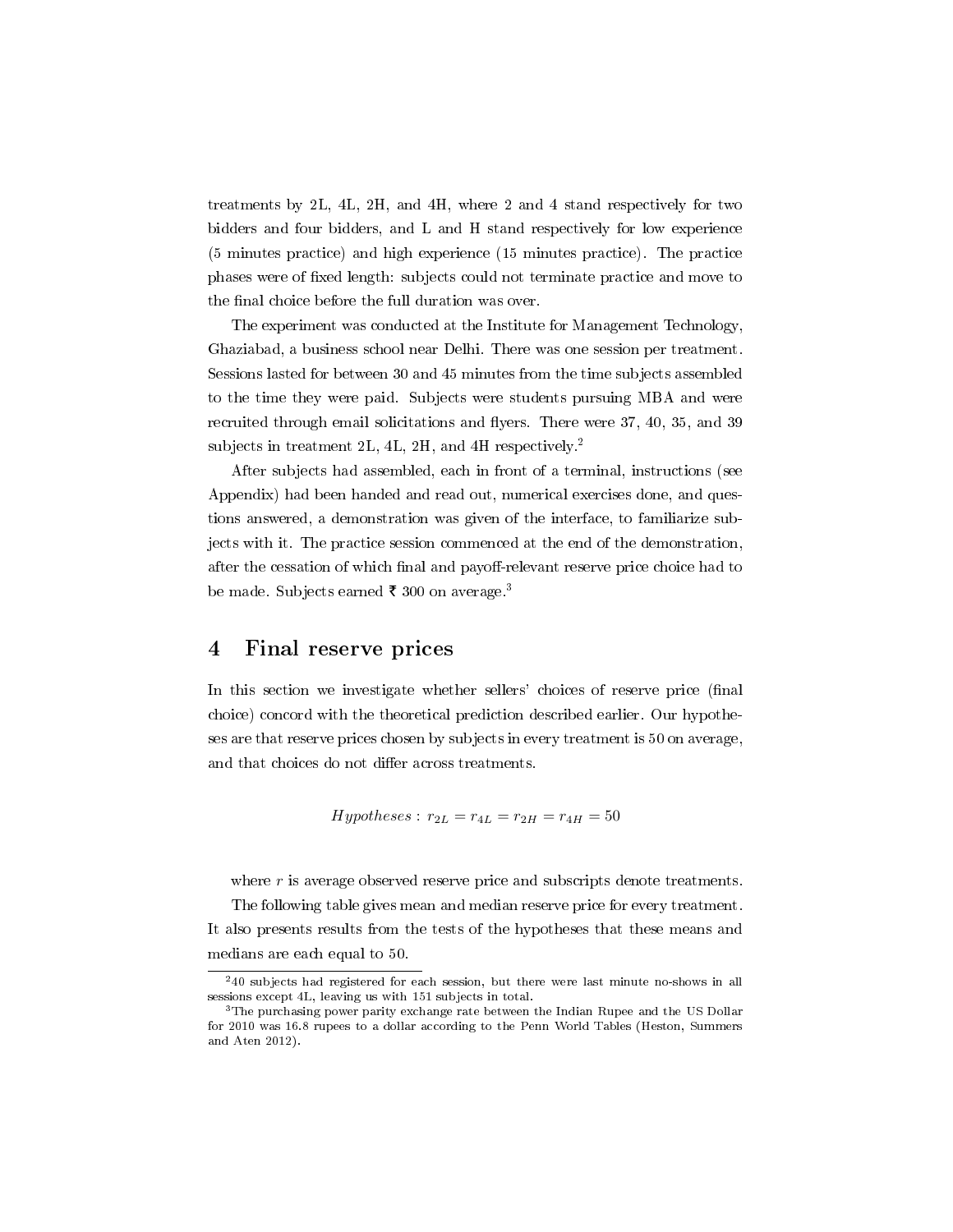|                         | 2L             | 4Е          | 2H     | 4H     |
|-------------------------|----------------|-------------|--------|--------|
| mean                    | 31.73          | 40.4        | 45.89  | 49.23  |
| t-test                  | ${<}0.0001***$ | $0.0028***$ | 0.1466 | 0.8142 |
| median                  | 35             | 42          | 47     | 53     |
| Wilcoxon sign rank test | ${<}0.0001***$ | $0.0082***$ | 0.1294 | 0.9055 |

Table 1: Means and medians, with tests against 50

The second and fourth rows give two-tailed p-values. \*\*\* denotes significance at the 1% level.

We find our hypotheses are upheld in treatments  $2H$  and  $4H$ . Average reserve price in these treatments are indistinguishable from 50. Our hypotheses are rejected however for treatments 2L and 4L, in each of which both averages are observed to be less than 50, with all differences strongly significant.

We now investigate whether average reserve price is the same across treatments. The following table gives the results of tests comparing average reserve prices.

|               | 2L/4L  | $2\mathrm{L}/2\mathrm{H}$ | 2L/4H  | 4L/2H  | 4L/4H  | $2\mathrm{H}/4\mathrm{H}$ |
|---------------|--------|---------------------------|--------|--------|--------|---------------------------|
| t-test        | 0.037  | 0.0005                    | 0.0001 | 0.1843 | 0.0499 | 0.436                     |
|               | $***$  | ***                       | ***    |        | $**$   |                           |
| Mann-Whitney  | 0.0321 | 0.0005                    | 0.0002 | 0.2599 | 0.0442 | 0.2334                    |
| rank sum test | $***$  | ***                       | ***    |        | $**$   |                           |

Table 2: Treatment comparison tests

Entries are two-tailed p-values. \*\* and \*\*\* denote signicance respectively at the 5% and  $1\%$  levels. A blank indicates insignificant difference.

Table 2 thus shows that our hypothesis is upheld in the comparison between treatments 2H and 4H, i.e., reserve price chosen by high experience sellers does not depend on the number of bidders in the market, no matter whether average is represented by the mean or the median. The hypothesis is also upheld in the comparison between treatments 4L and 2H. However, our hypotheses fail in all other treatment comparisons, with 2L being significantly different from 4L, 2H and 4H, and 4L being significantly different from 4H. In particular, reserve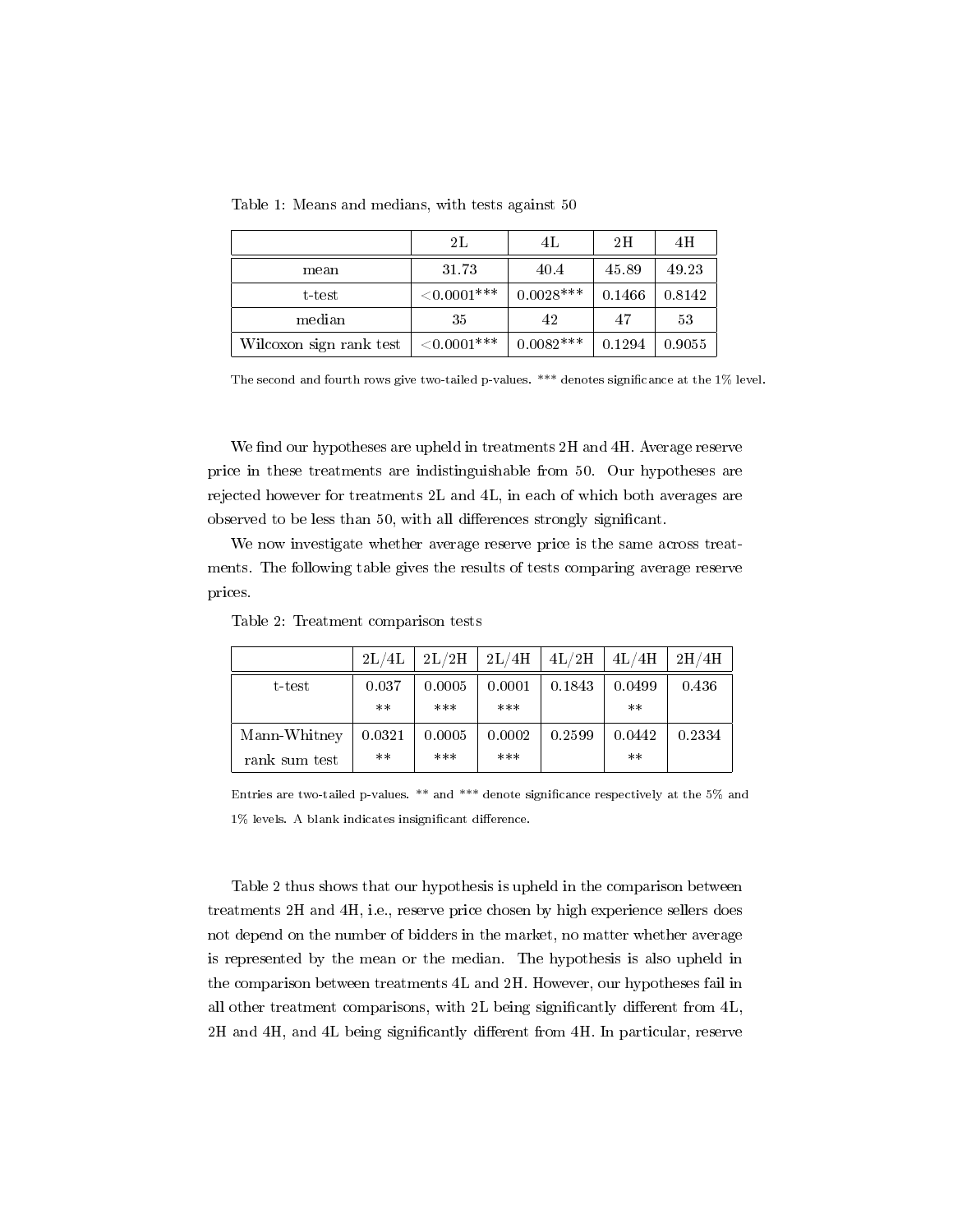price choices with two bidders differ from those with four bidders when sellers are inexperienced.

Collecting together results from tables 1 and 2, we find thus that our benchmark hypotheses are satisfied for treatments 2H and 4H, i.e., for more experienced subjects. Behavior of these subjects is in accordance with the theoretical predictions presented above. The reserve prices they choose are not dependent on average on the degree of competition as proxied by the number of bidders in the market, and moreover are statistically equal to 50, the predicted level.<sup>4</sup>

Behavior of less experienced bidders however fail to conform to the benchmark theoretical predictions. Their reserve price choices do depend on the number of bidders they face, and further are significantly different from 50. In particular, we find that no matter whether there are 2 or 4 bidders, reserve price chosen is less than 50, i.e., reserve price is shaded below the benchmark level, and also that the chosen reserve price is increasing in the number of bidders.

#### 5 Improving choices with practice

The results presented above are consistent with benchmark theory being accurate in describing behavior of sellers when they face theoretical bidders, provided they have experience. The conjecture that experience causes adherence to the benchmark implies that final choice is based on information acquired during the practice phase, and hence should be forecasteable using data from the phase. It further implies that forecast errors should decrease with more practice on average, and so should be lower when 15 rather than 5 minutes are allowed for practice. Additionally, since there is no reason for the number of bidders present in the market to affect the experience-gathering process in our environment, forecast errors, given length of practice phase, should be independent of the number of bidders. We test the latter two as hypotheses in this section.

We used autoregressive distributed lag (ARDL) models for this purpose (see e.g. Box and Jenkins 1976 and Hamilton 1994). The ARDL model allows the forecast of the value of a variable in some period as a function of values of the same variable, as well as those of other variables, from prior periods.

<sup>4</sup>Kolmogorov-Smirnov and Kruskal-Wallis tests also indicated the samples generated by these two treatments come from the same distribution and population respectively. The Kolmogorov-Smirnov gave an exact p-value of 0.121, and the Kruskal-Wallis chi-squared test with ties gave a p-value of 0.2334.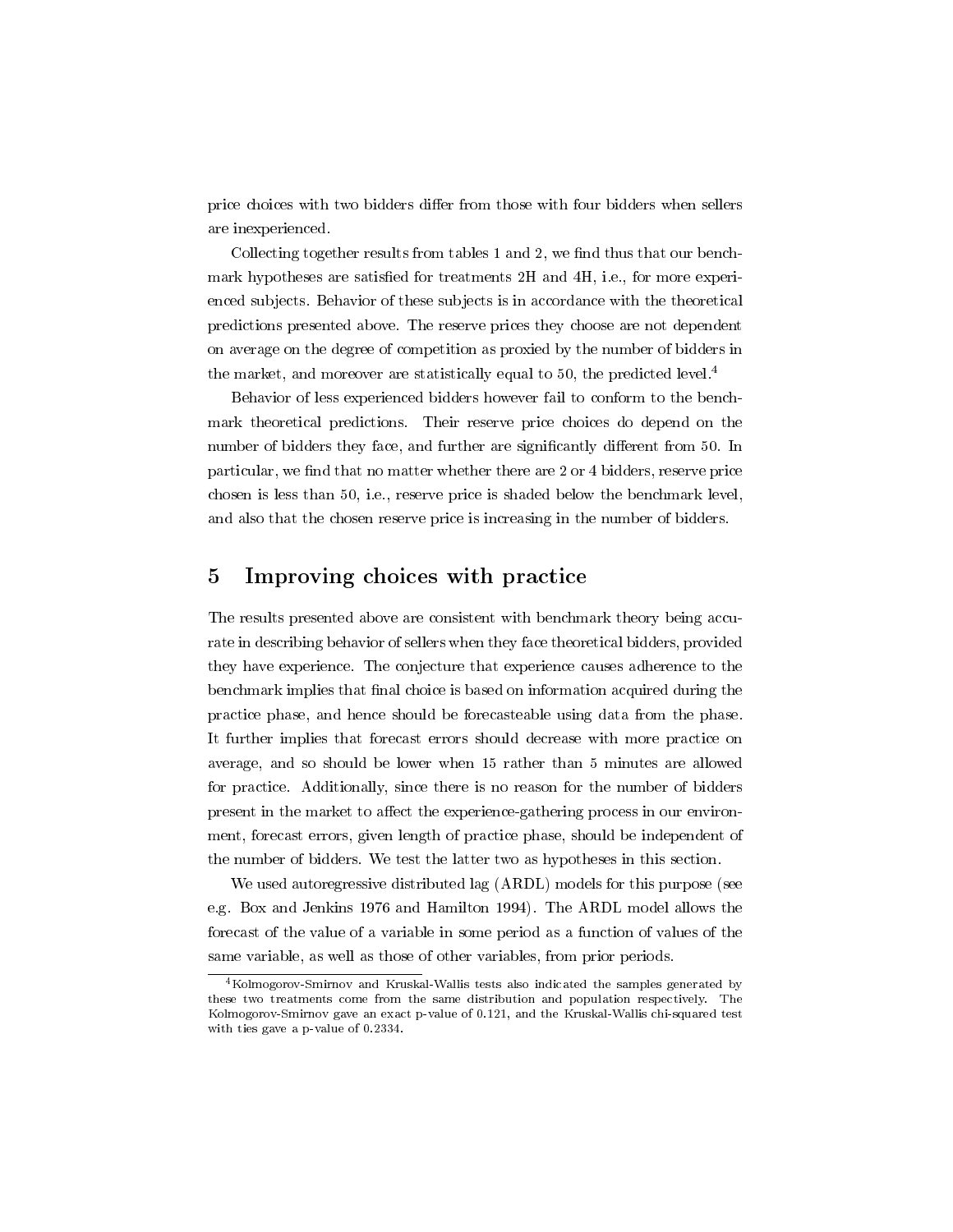Consider a subject who recorded a total of  $T$  practice choices. We index these from the first to the last by  $\{0, 1, ..., T\}$  respectively, denote  $T = \{0, 1, ..., T\}$ , and call any  $t \in \mathcal{T}$  a period. Let the practice choice recorded in period t, for any  $t \in \mathcal{T}$ , be denoted  $p_t$ . Further, let  $y_t$  be the revenue obtained in period t corresponding to  $p_t$ . Then a general ARDL specification for forecasting  $p_{T+1}$ , the practice choice the subject would have recorded in period  $T + 1$  had such a period been available, is

$$
p_{T+1} = \alpha + \sum_{\substack{t \in T' \subset T \\ T' \neq \emptyset}} \beta_t p_t + \sum_{\substack{t \in T^* \subset T \\ T^* \neq \emptyset}} \gamma_t y_t + u_t \cdots (4)
$$

The error in any period is assumed to be an independent draw from some stationary distribution with 0 mean and constant variance.<sup>5</sup> If all the  $T$  observations are taken for the purpose of forecast  $(T = T^{'} = T^{*})$ , then the model in (4) reduces to

$$
p_{T+1} = \alpha + \sum_{t=0}^{T} \beta_t p_t + \sum_{t=0}^{T} \gamma_t y_t + u_t \cdots (5)
$$

If we identify the time at which final choice is made with  $T + 1$ , and assume putative practice choice at this time is indistinguishable from final choice, absolute forecast error is  $e = |r - \hat{p}_{T+1}|$ , where r denotes the observed final choice, and  $\hat{p}_{T+1}$  is the forecast. Denoting average error by  $e_i$ , where i indicates treatment, our hypotheses are therefore

$$
Hypotheses: \{ \begin{array}{l} A: e_{2L} = e_{4L}, e_{2H} = e_{4H} \\ B: e_{2L} > e_{2H}, e_{4L} > e_{4H} \end{array}
$$

Mean and median errors using the full sample forecasts from (5) are given in the table below. As can be seen, a counterintuitive feature is that errors in the H-treatments are higher than those in the L-treatments.

<sup>&</sup>lt;sup>5</sup>We do not incorporate bid or valuations information from any period in the model, assuming revenue is sufficient.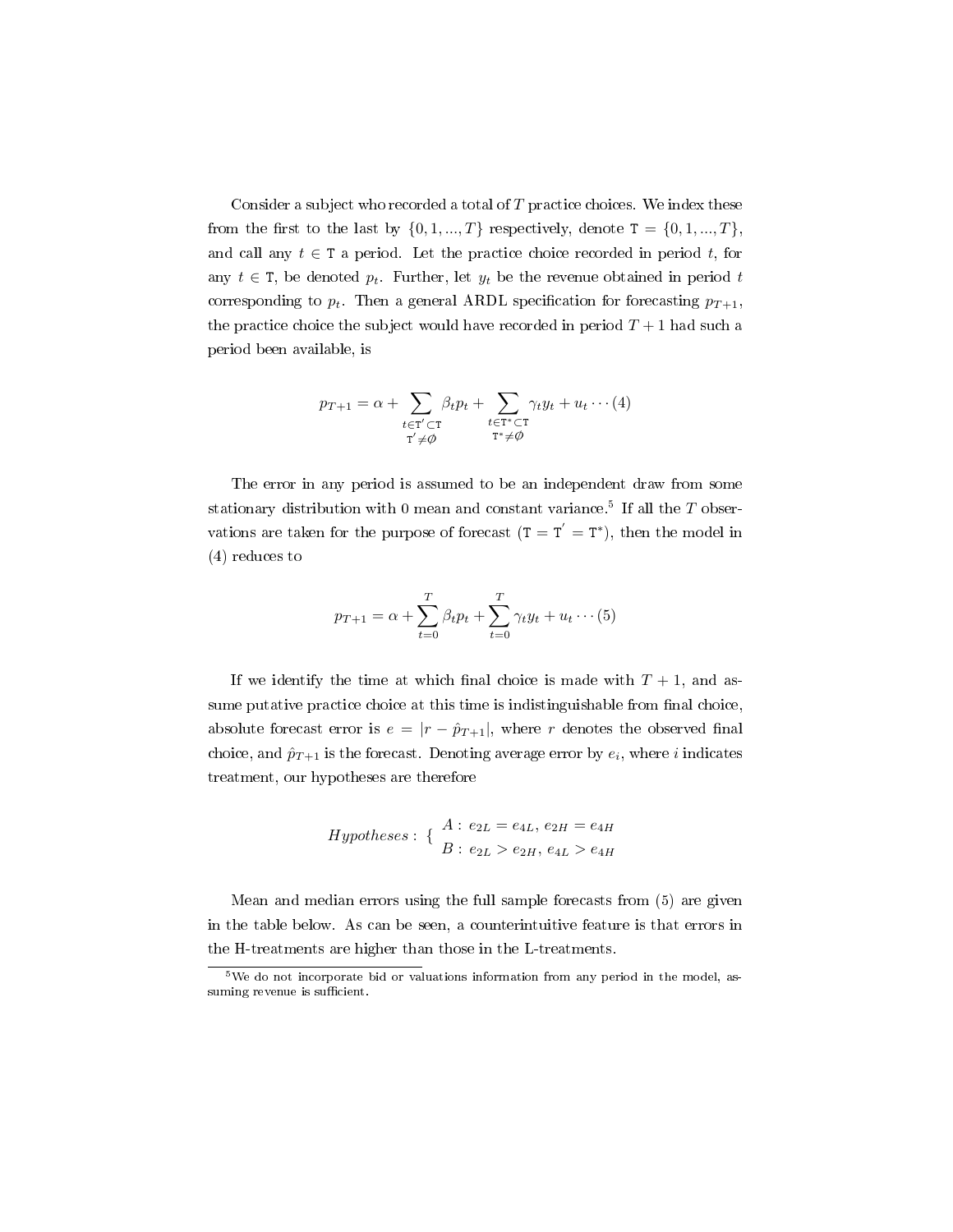Table 3: Means and medians with full sample forecasts

|        | 2L   | 4L   | 2H    |       |  |
|--------|------|------|-------|-------|--|
| mean   | 8.54 | 11.8 | 14.4  | 18.84 |  |
| median | 4.74 | 6.4  | 12.62 | 14.31 |  |

The table below presents the results of comparison tests. As indicated by the values in Table 3, our hypotheses are only partly upheld.

|              | 2L/4L  | 2L/2H           | 4L/4H          | 2H/4H  |
|--------------|--------|-----------------|----------------|--------|
| t-test       | 0.2459 | 0.0236<br>$***$ | 0.0405<br>$**$ | 0.1615 |
| Mann-Whitney | 0.241  | 0.002<br>***    | 0.0079<br>***  | 0.4075 |

Table 4: Mean and median comparison tests

Entries are two-tailed p-values. \*\* and \*\*\* denote signicance respectively at the 5% and  $1\%$  levels. A blank indicates insignificant difference.

Tables 3 and 4 shows the number of bidders indeed makes no difference to average errors (Hypotheses A). However, errors are found to increase with experience, contrary to our hypotheses of a negative relationship.

We probed the data at the level of the subject to understand what may have caused the rejection of Hypotheses B. We found that many subjects in all our treatments chose as final reserve price a number already entered during the practice phase several times, usually in separate blocks of consecutively repeated trials. Additionally, we found in several cases subjects apparently reaching a decision regarding final choice, and then practicing somewhat randomly afterward. This pattern was particularly prevalent in the high experience treatments (see Figure 2, which depicts data for 4 representative subjects, one from each treatment, as illustration). It is possible these subjects would have terminated practice and moved to the nal choice at some point prior to the end of the session had that option been available.

Given these features of the data, it is probable that using the full sample of observed practice choices to determine forecast may yield poor results, particularly in the high experience treatments, since the model would then effectively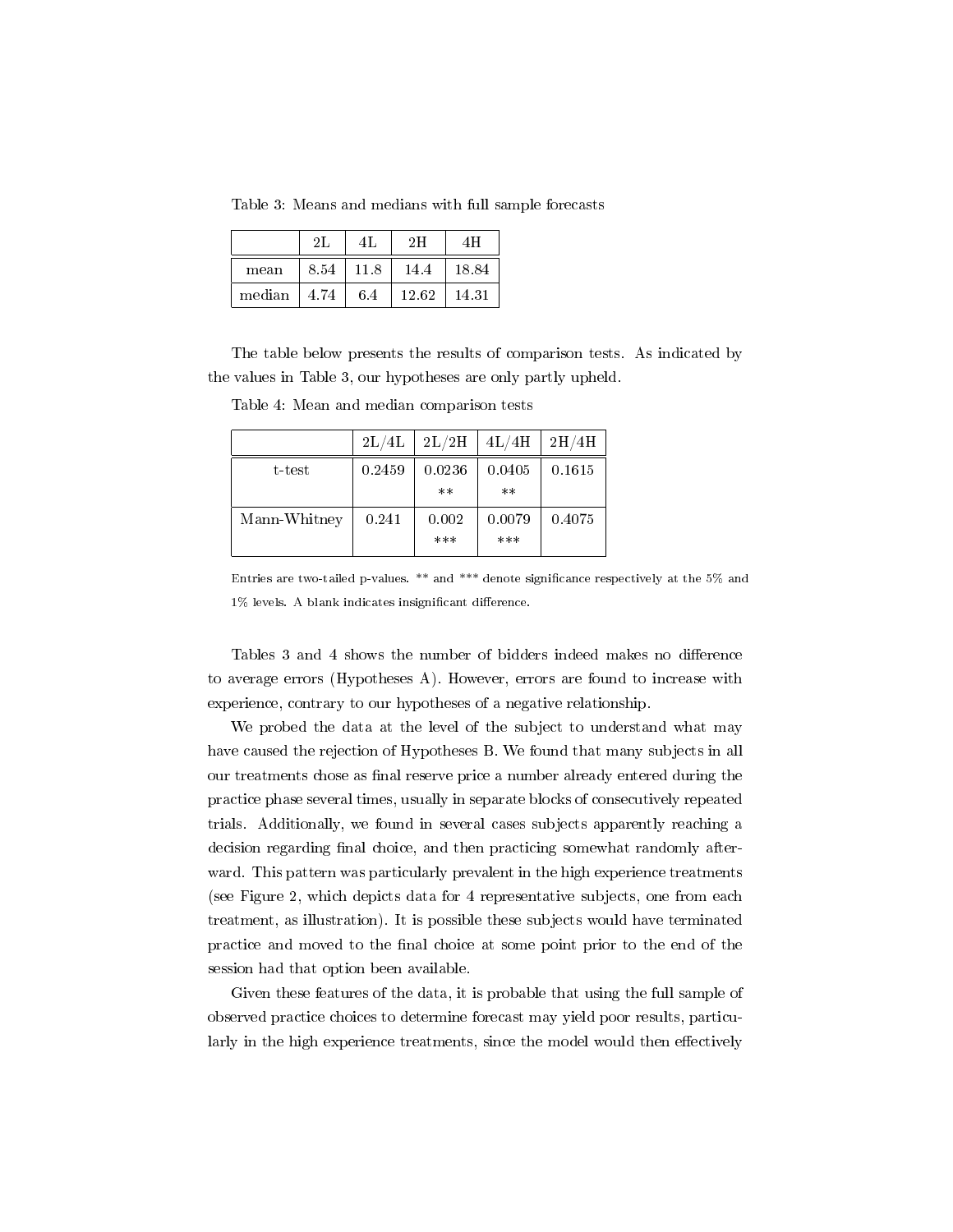

Figure 2: Practice and final reserve price choices of representative subjects

penalize agents who complete learning early. In particular, substantially improved forecasts may be likely for a signicant number of subjects if some of the final observations were to be dropped to create a truncated sample on the basis of which to make the forecast.

We adopted the following procedure to account for this difficulty. We generated several forecasts for every subject, each using a sub-sample of observations (with the full sample included in the set of sub-samples). The same sub-sample was always used for the  $p$  and the  $y$  series. We then picked that sub-sample for which error was least. This became the set of observations used to make the forecast for that subject. We then compared average errors across treatments as before.

We picked the set of sub-samples over which to search and optimize in two different ways, since no natural standard was available. In either protocol,  $(i)$ all observations from the beginning were always contained in every member of the set, so if  $(p_t, t_t)$  was an element of any member for  $t > 0$ , so was  $(p_{t-1}, y_{t-1})$ , and hence any member was of the form  $\{(p_0, y_0), ..., (p_t, y_t)\}$ , and (ii) if all ob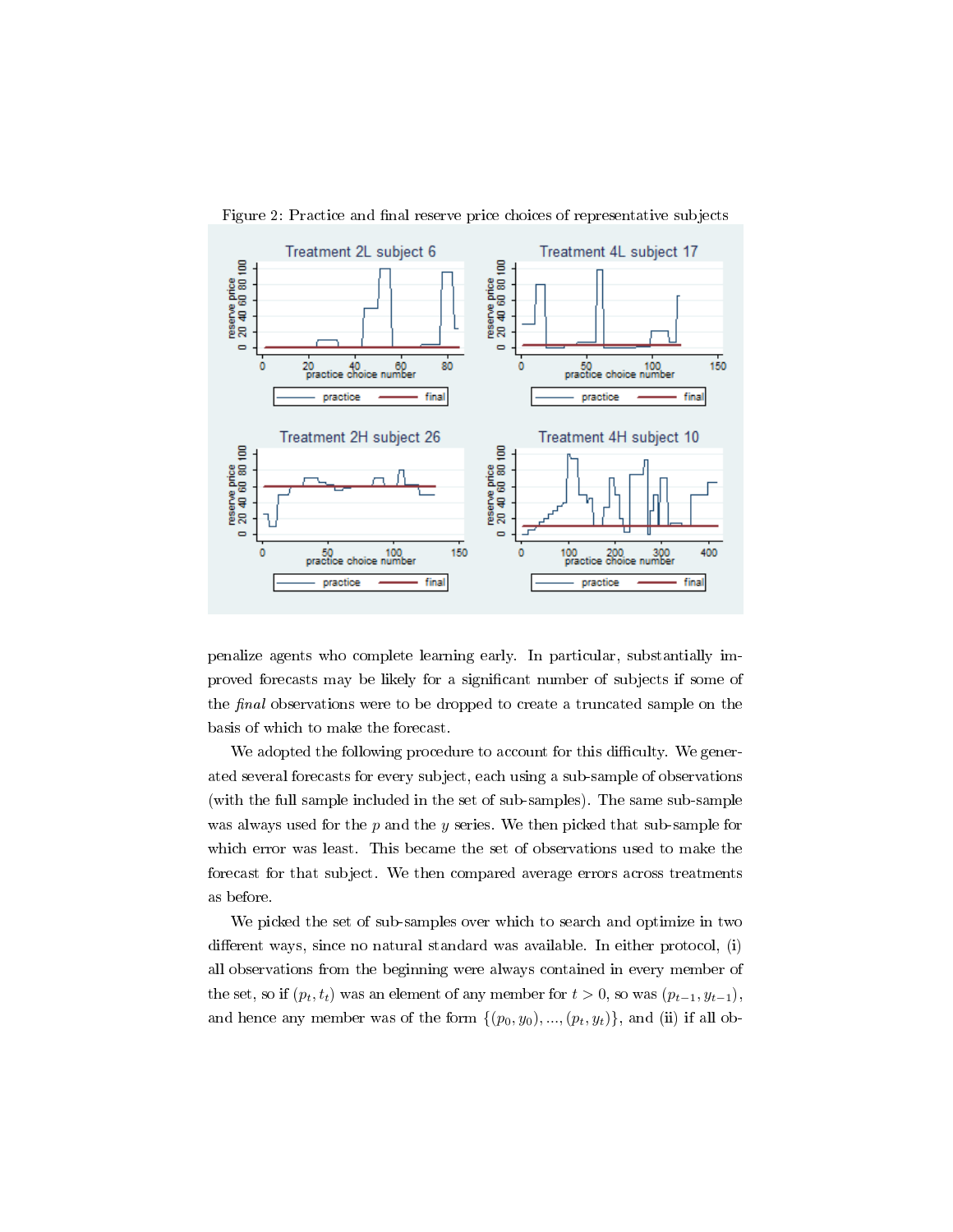servations upto t constituted a member with  $t < T$ , then so did all observations upto  $t + 1$ , i.e., if the set  $\{(p_0, y_0), ..., (p_t, y_t)\}\)$  was a member and  $t < T$ , then  $\{(p_0, y_0), ..., (p_t, y_t), (p_{t+1}, y_{t+1})\}$  was also a member. The protocols differed in the method of choosing the minimum t for which  $\{(p_0, y_0), ..., (p_t, y_t)\}\)$  became a member. In protocol A this minimum was 100 for every subject who had recorded at least 101 practice choices, and was  $T$  for the remainder of subjects  $(T_j$  for each subject j).<sup>6</sup> For the latter group of subjects therefore, the set of sub-samples was a singleton and only contained the full sample.<sup>7</sup> In protocol P this minimum was the  $70^{th}$  percentile for every subject.

We present the mean and median errors using both protocols in the following table.

| protocol | average | 2L   | 4L   | 2H   | 4H   |
|----------|---------|------|------|------|------|
| А        | mean    | 7.64 | 8.32 | 3.39 | 1.42 |
|          | median  | 3.03 | 6.32 | 0.67 | 0.01 |
| Р        | mean    | 3.03 | 2.33 | 1.91 | 1.37 |
|          | median  | 0.77 | 0.72 | 0.26 | 0.11 |

Table 5: Mean and median errors

Comparison with Table 3 reveals that using either protocol results in a substantial decrease in errors in the H-treatments. The errors decrease in the L-treatments as well, mainly with protocol P. The new magnitudes are entirely in line with Hypotheses B, as surmized. The table below, which presents the results of comparison tests, shows that the differences are mostly statistically significant.

 $6$ The median numbers of observations in 2L, 4L, 2H and 4H were 85, 62.5, 131, 223 respectively.

 $^{7}$ The numbers of subjects with 100 or less practice choices in treatments 2L, 4L, 2H and 4H were 19, 25, 2 and 1 respectively.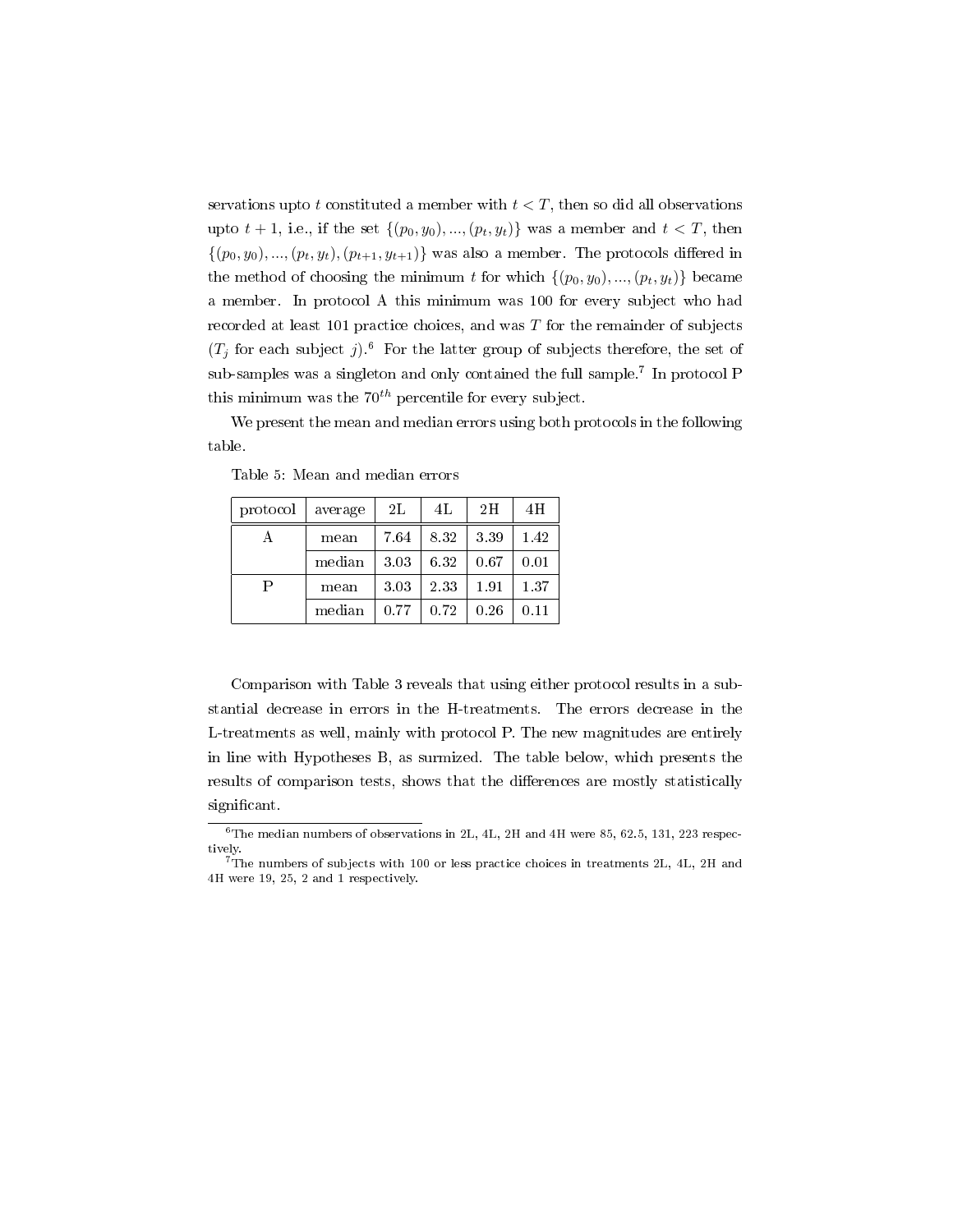| protocol | test         | $2\mathrm{L}/4\mathrm{L}$ | 2L/2H  | 4L/4H      | $2\mathrm{H}/4\mathrm{H}$ |
|----------|--------------|---------------------------|--------|------------|---------------------------|
|          | t-test       | 0.7216                    | 0.0263 | 0.0001     | 0.0708                    |
| A        |              |                           | $***$  | ***        | $\ast$                    |
|          | Mann-Whitney | 0.241                     | 0.0261 | $<$ 0.0001 | 0.0014                    |
|          |              |                           | $***$  | ***        | ***                       |
|          | t-test       | 0.4719                    | 0.1354 | 0.0819     | 0.4746                    |
| Ρ        |              |                           |        | $***$      |                           |
|          | Mann-Whitney | 0.7136                    | 0.0817 | 0.0052     | 0.1484                    |
|          |              |                           | $\ast$ | ***        |                           |

Table 6: Mean and median comparison tests using both protocols

Mann-Whitney entries are two-tailed p-values. t-test entries are two-tailed p-values for the comparisons 2L/4L and 2H/4H, and one-tailed p-values for the comparisons 2L/2H and 4L/4H. \*, \*\*, \*\*\* denote signicance respectively at the 10%, 5% and 1% levels. A blank indicates insignificant difference.

Hypothesis  $B$  is now satisfied for the treatments with 4 bidders as errors are lower in 4H than in 4L, no matter which protocol is followed. The support for the hypothesis is weaker in the treatments with 2 bidders, as errors decline significantly with experience unambiguously under protocol A, but ambiguously under protocol P. In the latter case, while the t-test shows no decline, the Mann-Whitney test shows one, albeit weakly. Overall the optimization procedure thus yields substantial support for Hypotheses B.

Its cost manifests itself in the form of weaker support for Hypotheses A. While this hypothesis remains satisfied in the L-treatments, it receives ambiguous support in the H-treatments. Protocol P lends support to the hypothesis and indicates that errors are independent of the number of bidders in the high experience treatments. Protocol A however does not confirm the hypothesis. The Mann-Whitney test rejects the hypothesis strongly, while the t-test does so weakly.

#### 6 Related literature

The approach to whether the degree of experience affects seller choices differentiates us from previous papers. This is because we investigate the impact of the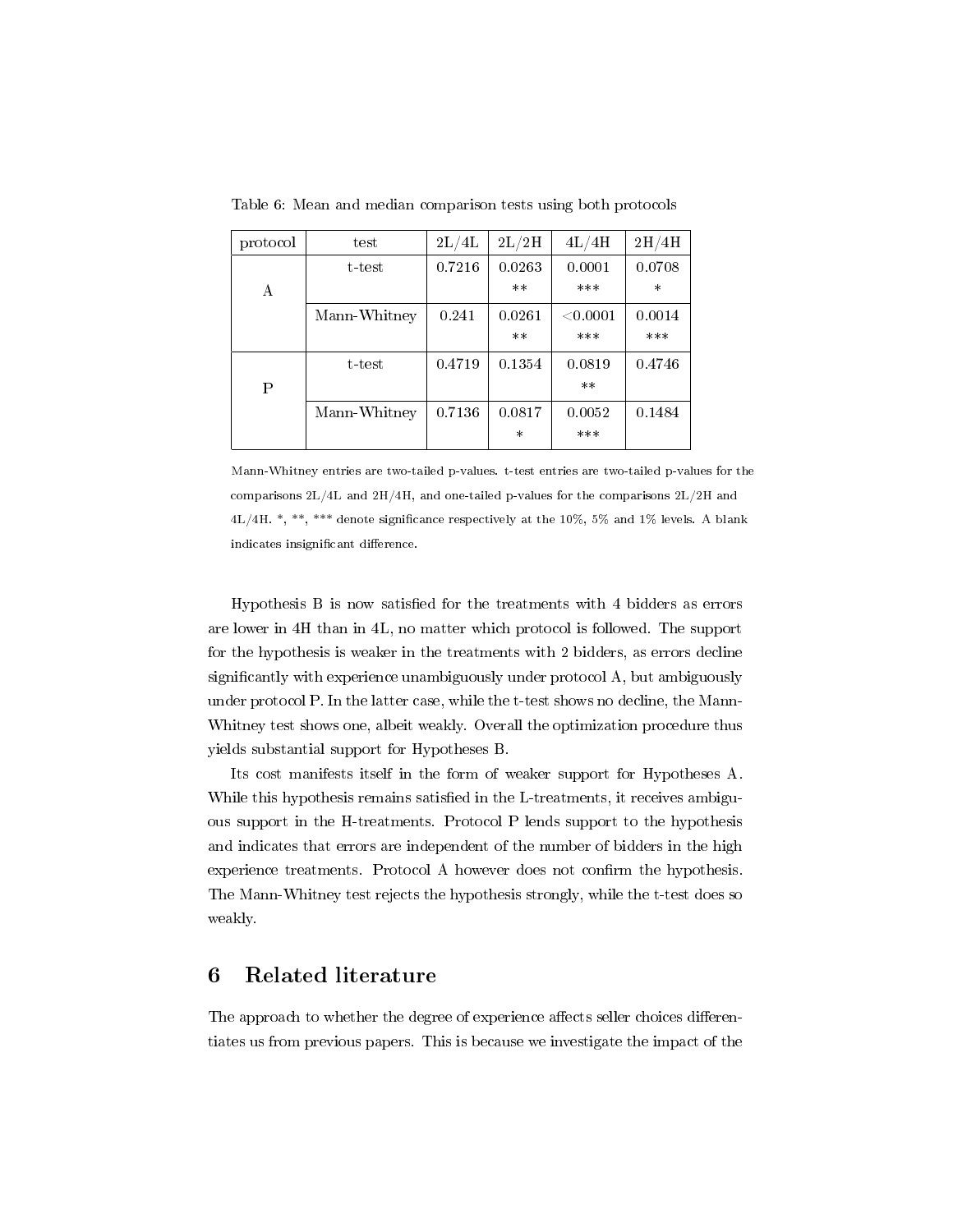degree of learning or experience through its use as a treatment variable, while others have considered the question within treatment only.

Another key aspect of design which distinguishes the current article from prior essays is the method by which experience is gathered. Here, subjects make a single payoff-relevant choice, and learn or gather experience through practice prior to making that relevant choice. Since in reality an experienced seller is one who is already experienced at the time of taking the critical decision, our approach affords an approximation by enabling the gathering of experience before taking payoff-relevant decision. Previous designs however have allowed subjects to learn only through making payoff-relevant choices, i.e., subjects have played a sequence of paying auctions, and gathered experience by playing. This approach by contrast thus has permitted the gathering of experience while taking payoff-relevant decisions.

Subjects in Gl participated in a sequence of 36 English auctions and set a reserve price in each. Bidding was simulated using the appropriate equilibrium strategy. The number of bidders was either 3 or 6, but this was varied within subjects, and not between subjects, as in our case, and so each subject faced 18 auctions with 3 bidders, and 18 with 6. He does not report average chosen reserve price, but his focus on a learning model with regret and rejoicing suggests conformity with benchmark predictions was poor.

30 first-price auctions were faced in sequence by subjects in  $CKO$ . Each auction additionally had two randomly matched bidders, who were also subjects. They find some evidence that bidding was in conformity with predictions (see their Table 3). Average reserve price was 39.8, while the risk-neutral prediction was  $41.7$ <sup>8</sup> Additionally, they find some weak learning effects. To the extent the two designs are comparable, our results on reserve price choices of experienced bidders thus confirm theirs.

As in Gl, where the number of bidders was varied within the treatment, the underlying set of experimental parameters was not stable in  $CKO$ . Specifically, there were two different distribution functions in accordance with which bidder valuations were drawn. One was faced 21 times on average, and the other 9 times. The stability of parameters within treatment, or its absence, is another design feature that separates our paper from others, as DKK also allowed vari-

<sup>8</sup>They also had a treatment with second-price auctions and found reserve prices there to be indistinguishable from those in the first-price auction treatment, as predicted. Bidding in the second-price auction however differed sharply from predictions.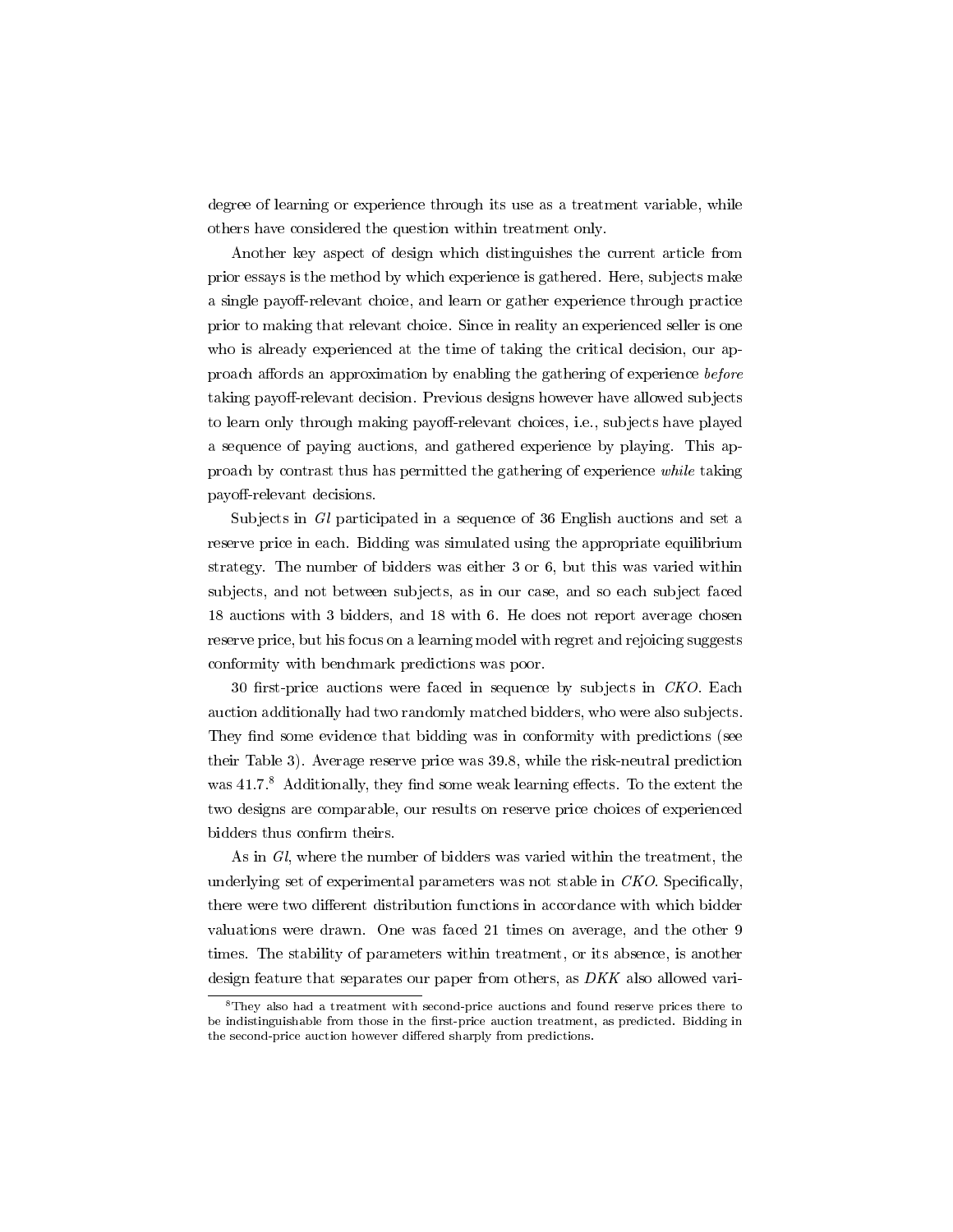ation. Specifically, they varied the number of bidders, like  $Gl$ , with n either 1, 2, 3, or 4 in some treatments, and either 1, 4, 7, or 10 in others.

A sequence of 60 second-price auctions (explained as English auctions) were faced by subjects in DKK, who had automated equilibrium bidding, like Gl and the current article.<sup>9</sup> They found little support overall for the hypothesis that benchmark theory adequately describes behavior. They did find some learning effects though, with sellers displaying a slight tendency to set reserve price more in coformity with the benchmark after experiencing more auctions. A key finding in their paper is that reserve price chosen increases with the number of bidders. This holds for the comparison between 2 and 4 bidders as well. They also find that reserve prices are usually below the benchmark value, and can exceed the predicted level for large number of bidders (7 or more).

Since we also find, for less experienced bidders, that reserve prices are below the benchmark level and an increase in the number of bidders leads to an increase in reserve price, our results therefore lend support to theirs. Of course a key difference remains in that we find conformity with the benchmark for more experienced bidders.

A possible reason for why seller behavior deviated from the benchmark in DKK, while it did not for our more experienced sellers, could be that sellers in DKK faced only 60 auctions, which was not far from the average of the number of practice auctions recorded in our L-treatments. By contrast, our more experienced sellers recorded a mean of over 200 practice auctions, and hence had considerably larger opportunities for learning.

### 7 Behavior of less experienced sellers

Our results indicate that experience may be a key differentiating factor in determining whether behavior can be expected to conform to the benchmark. The role of experience has been looked at in explaining deviations from benchmark bidding, in experiments with automated selling. There is considerable evidence that more experience is associated with bids deviating less from predicted levels (see surveys of results in Kagel 1995 and Kagel and Levin 2008). Our findings overall therefore suggest that the degree of experience can impact behavior not

<sup>&</sup>lt;sup>9</sup> Like us, Gl and DKK also informed their subjects about the formula to be used to generate bids.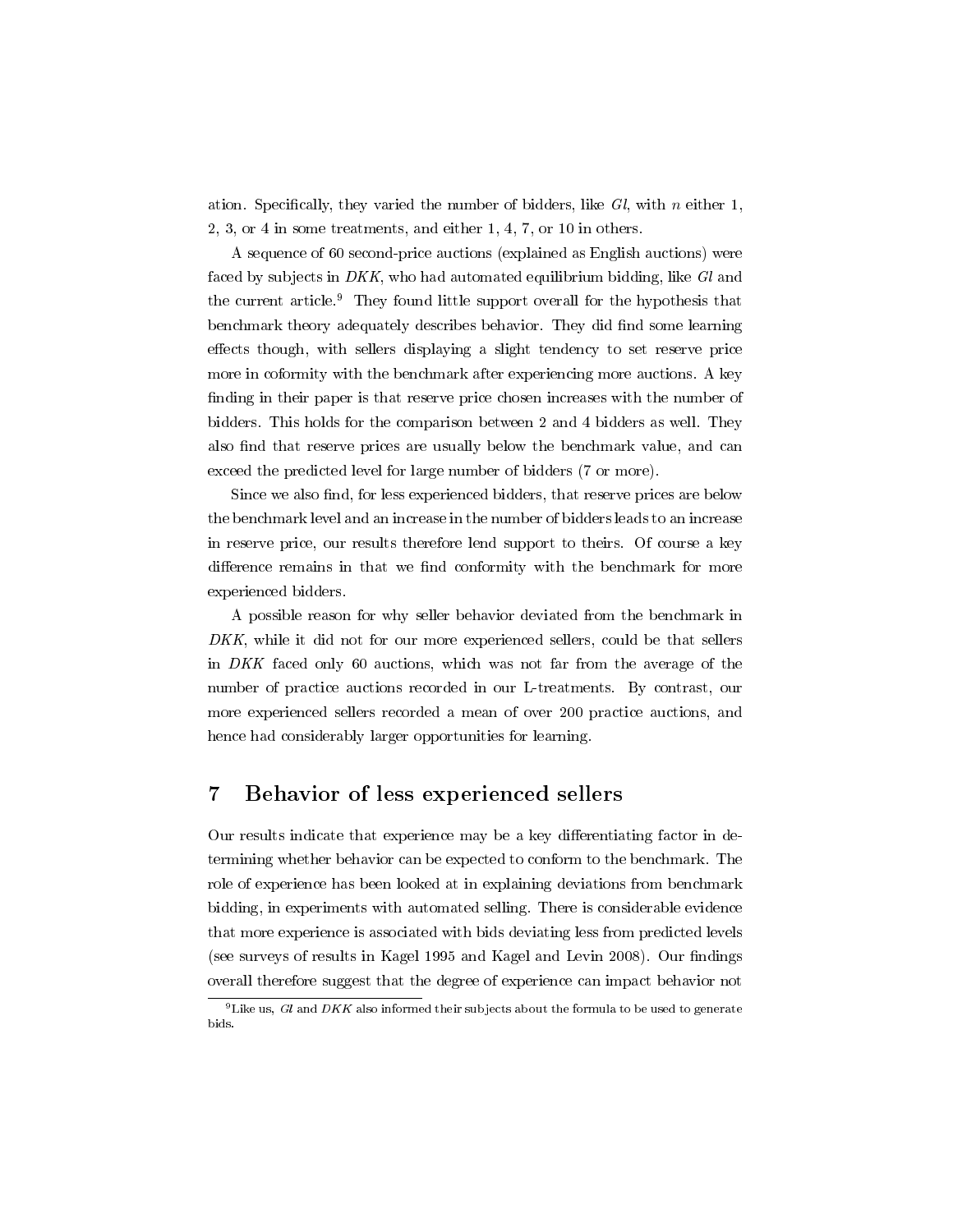just on the buyer side in auction settings, but on the seller side as well.

A question remains as to how to address the behavioral patterns exhibited by less experienced sellers. With respect to the approaches commonly used to understand anomalies emerging from experimental bidding data, explanations based on aspects of preference such as risk (see Waehrer, Harstad and Rothkopf 1998 and Hu, Matthews and Zou 2010) or regret (see e.g. Loomes and Sugden 1982 and Filiz-Osbay and Ozbay 2007) are unlikely to be effective here as long as preferences are invariant to experience. Thus it seems likely that the benets of increased practice are expressed mainly as lower errors in probability assessment (see e.g. Kahneman and Tversky 1979 and Goeree, Holt and Palfrey 2002) and hence reserve price computation.

We therefore follow *DKK* and use a probability weighting approach to investigate whether incorporating such an aspect into the model used to describe behavior of a less experienced seller can help explain our two key findings: reserve prices chosen by less experienced sellers are (i) below the benchmark level of 50, and (ii) increase with the number of bidders (see Table 1). The general idea of probability weighting is that agents behave as if the probabilities of certain events are different from their given values. Experimental evidence (see e.g. Kahneman and Tversky 1979) suggests subjects often behave as if they were inflating the probabilities of some low probability events and deflating the probabilities of some high probability events.

As in the literature (see Wu and Gonzalez 1996 and  $DKK$ ), we assume there is a weighting function  $w(p)$ , mapping actual probability of occurence to [0, 1], with (i)  $w(0) = 0$  and  $w(1) = 1$ , (ii)  $w'(p) > 0$  for all  $p \in [0,1]$ , and (iii)  $\exists \hat{p} \in (0,1)$  such that  $w(p) > p$  and  $w''(p) < 0$  for  $p \in (0,\hat{p})$  and  $w(p) < p$ and  $w''(p) > 0$  for  $p \in (\hat{p}, 1)$ .<sup>10</sup> (i) implies that probabilities of events with probability 0 or 1 will not get distorted through weighting. (ii) implies that events with higher probabilities will receive higher weights. (iii) implies low probability events will get overweighted, while high probability events will get underweighted.

Further, sellers are assumed to distort the actual cumulative probabilities  $p$ of some events and represent them as  $w(p)$  instead when performing expected revenue calculations. We rewrite (2) as

 $10$ <sub>w</sub>(.) can also be interpreted as a function representing errors in calculations of probability.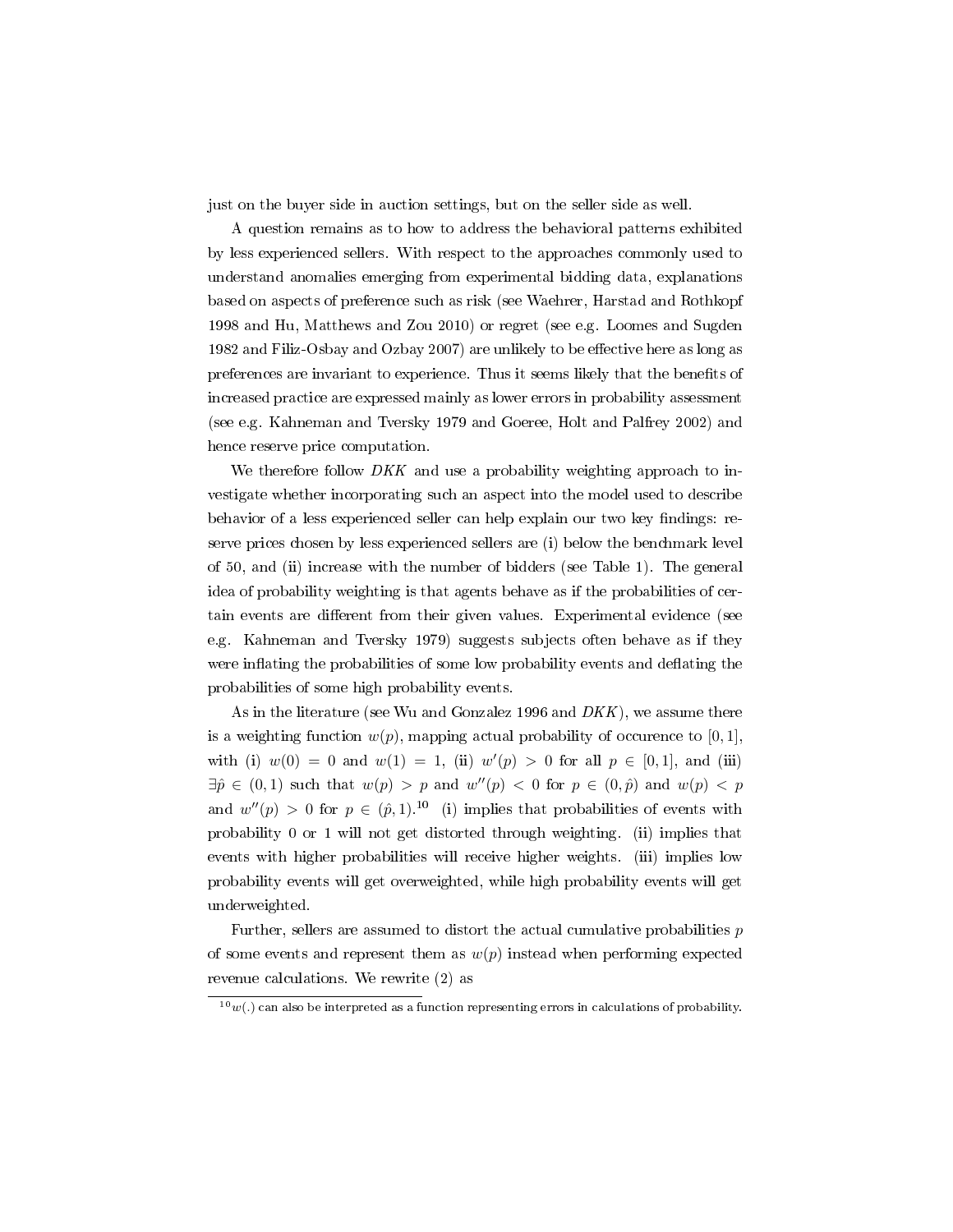$$
\Pi(r) = r[Y_2^{(N)}(r) - Y_1^{(N)}(r)] + \int_r^w z dY_2^{(N)}(z) \cdots (6)
$$

where  $Y_1^{(N)}(.)$  and  $Y_2^{(N)}(.)$  are respectively the distribution functions of the highest and second-highest order statistics of the N random variables  $(X_i)_{i=1}^N$ . Denoting the derivatives of these two functions by  $y_1^{(N)}(.)$  and  $y_2^{(N)}(.)$  respectively, we can then rewrite condition (3), governing the optimal reserve price, as

$$
r^* = \frac{Y_2^{(N)}(r^*) - Y_1^{(N)}(r^*)}{y_2^{(N)}(r^*) - [y_2^{(N)}(r^*) - y_1^{(N)}(r^*)]} = \frac{1 - F(r^*)}{f(r^*)} \cdots (7)
$$

We now incorporate probability weighting into the seller's expected revenue function.  $(6)$  and  $(7)$  then respectively get modified as follows.

$$
\Pi(r) = rw(Y_2^{(N)}(r) - Y_1^{(N)}(r)) + \int_r^w zdw(Y_2^{(N)}(z)) \cdots (8)
$$

$$
r^* = \frac{w(Y_2^{(N)}(r^*) - Y_1^{(N)}(r^*))}{y_2^{(N)}(r^*)w'(Y_2^{(N)}(r^*)) - [y_2^{(N)}(r^*) - y_1^{(N)}(r^*)]w'(Y_2^{(N)}(r^*) - Y_1^{(N)}(r^*))} \cdots (9)
$$

We can now apply (9) to predict optimal reserve price choices, provided we assume a specific form for  $w(.)$ . We look at two alternative and well-discussed single-parameter families: the Tversky-Kahneman function (Tversky and Kahneman 1992) and the Prelec function (Prelec 1998), which are given sequentially below.

$$
w^{TK}(p) = \frac{p^{\alpha}}{[p^{\alpha} + (1-p)^{\alpha}]^{\frac{1}{\alpha}}}, \alpha \in (0, 1) \cdots (10)
$$

$$
w^{P}(p) = e^{-(-\log_e p)^{\alpha}}, \alpha \in (0, 1) \cdots (11)
$$

The derivatives of these two functions are as follows.

$$
\frac{dw^{TK}(p)}{dp} = \frac{\alpha p^{\alpha - 1}}{[p^{\alpha} + (1 - p)^{\alpha}]^{\frac{1}{\alpha}}} - \frac{\alpha p^{\alpha}[p^{\alpha - 1} - (1 - p)^{\alpha - 1}]}{[p^{\alpha} + (1 - p)^{\alpha}]^{(1 + \frac{1}{\alpha})}} \cdots (12)
$$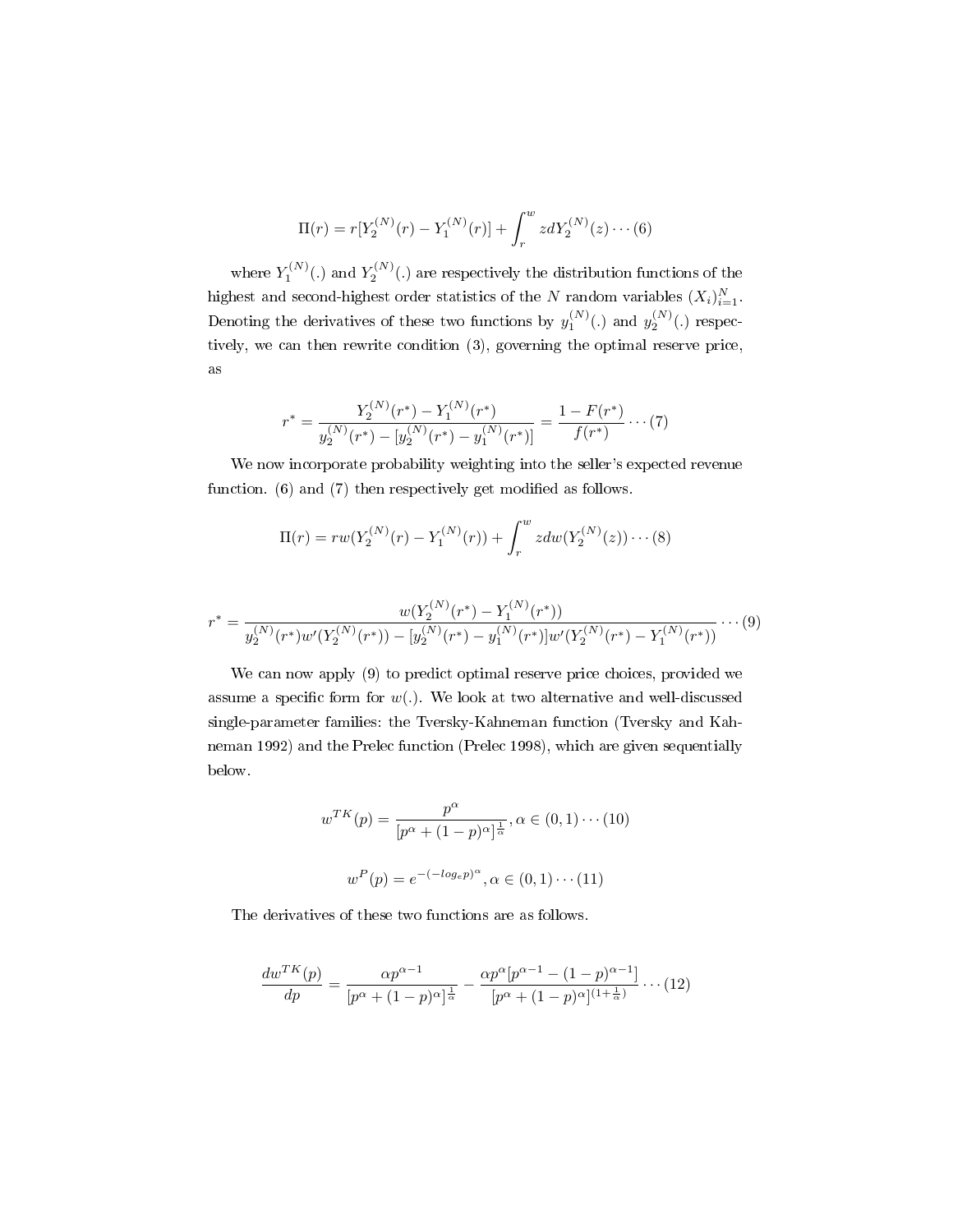$$
\frac{dw^P(p)}{dp} = \frac{\alpha(-log_e p)^{\alpha - 1}}{p} e^{-(-log_e p)^{\alpha}} \cdots (13)
$$

We calculated optimal reserve prices (rounded to the nearest integer) using (9) through (13) for  $N = 2$  as well as  $N = 4$ , for all values of parameter  $\alpha$ in [0.34, 0.94] with a grid increment of 0.01. We chose this range because it is within most range estimates found in prior literature. Further, we got a unique solution for all values of  $\alpha$  in this range, while the use of the TK function led to non-uniqueness for  $\alpha < 1/3$ .<sup>11</sup>

 $DKK$  performed a similar exercise, with two differences. Firstly, they only studied the TK function, and secondly, they fixed the value of the parameter at 0.65. They found that the predicted reserve price increased relative to the benchmark with the introduction of weighting. They also obtained a monotone increasing relationship between the predicted reserve and the number of bidders, but only for one of the two value distributions they study.

Our results are summarized in Figure 3. We too found that the probability weighted optimal reserve prices are usually higher than the unweighted benchmark. This is true for the TK function, for  $N = 2$  as well as  $N = 4$ . This is also true for the P function for  $N = 4$ . For  $N = 2$ , the P function predicts a reserve price which exceeds the benchmark for  $\alpha < 0.73$ , and equals it for  $\alpha \geq 0.73$ . The probability weighting approach is thus unable to concur with our finding (i) above, that less experienced sellers tend to choose lower than benchmark reserve prices.

We further found that the Prelec function yields the prediction that sellers should choose higher reserve prices when the number of bidders is greater. This is in consonance with our finding (ii) above. The TK function yields the same prediction, but only for  $\alpha < 0.57$ . For  $\alpha > 0.59$ , the predicted reserve price for  $N = 2$  exceeds that for  $N = 4$ .

Overall therefore, the probability weighting framework proved somewhat useful, as it helped understand why sellers may choose higher reserve prices when confronted with more bidders. However, it performed poorly in explaining why sellers might reduce reserve prices relative to the benchmark.

<sup>11</sup>See Ingersoll (2008) on problems of non-monotonicity associated with the TK function for low values of  $\alpha$ .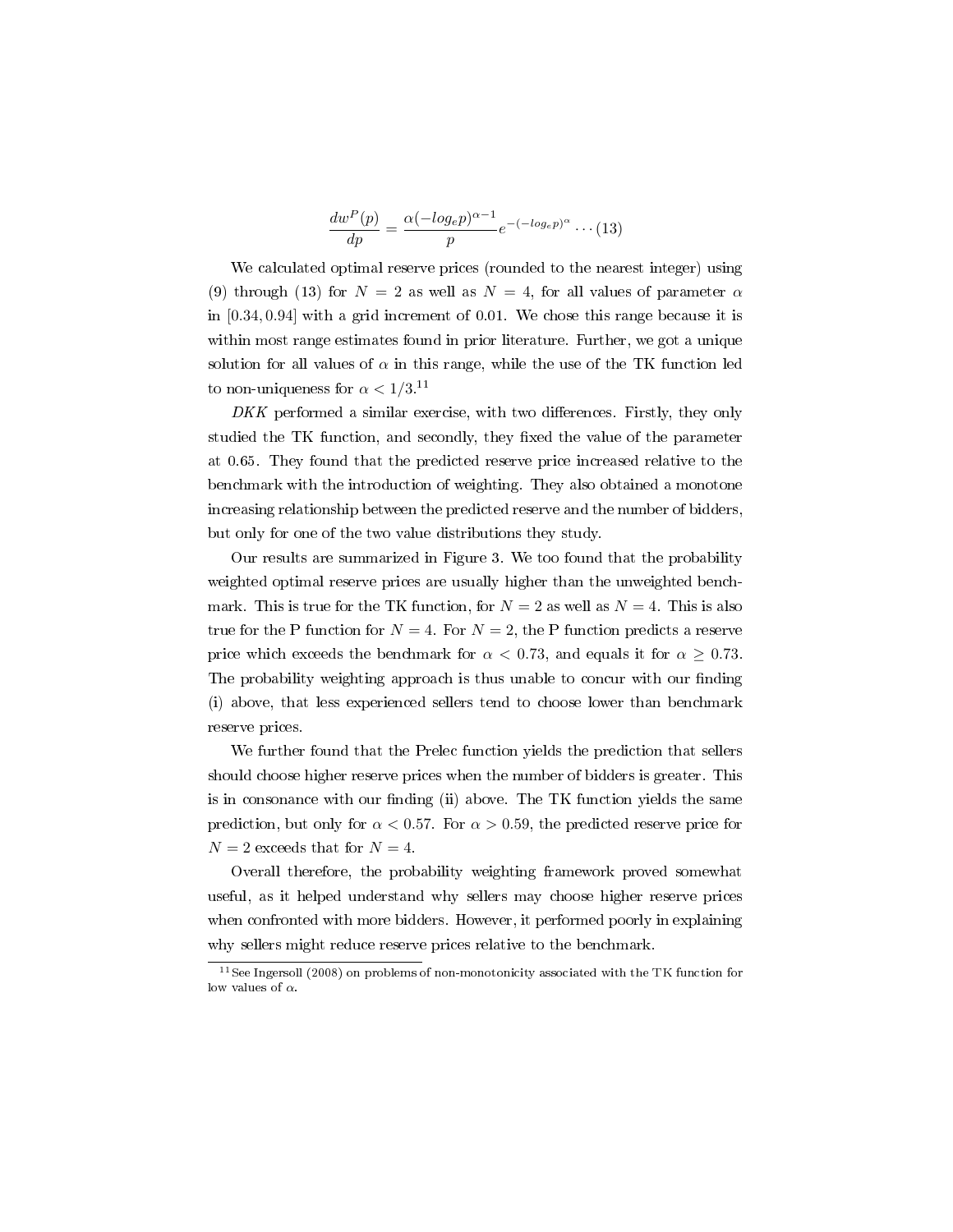

Figure 3: Probability weighted optimal reserve prices

# 8 Conclusion

This paper has analyzed reserve price choices of laboratory sellers in a first price auction facing automated equilibrium bidding. Subjects were allowed to gather experience through practice prior to making a single payoff-relevant choice. We found close consonance between predicted and observed outcomes for sellers wth more experience, i.e., those who had faced a longer practice phase. Specifically, the reserve price choices of these sellers were at the predicted level, and did not vary with the number of bidders in the market.

The behavior of less experienced sellers deviated markedly from prediction. They tended to shade reserve price below the benchmark level and increase it in the presence of more bidders. A similar pattern of choices has also been reported by DKK in the context of a second price auction. Further research may be required here to establish whether these tendencies are of a general nature. A probability weighted variant of the standard model was determined to be capable of explaining why the reserve price may increase with the number of bidders, but not why it may fall below the predicted level.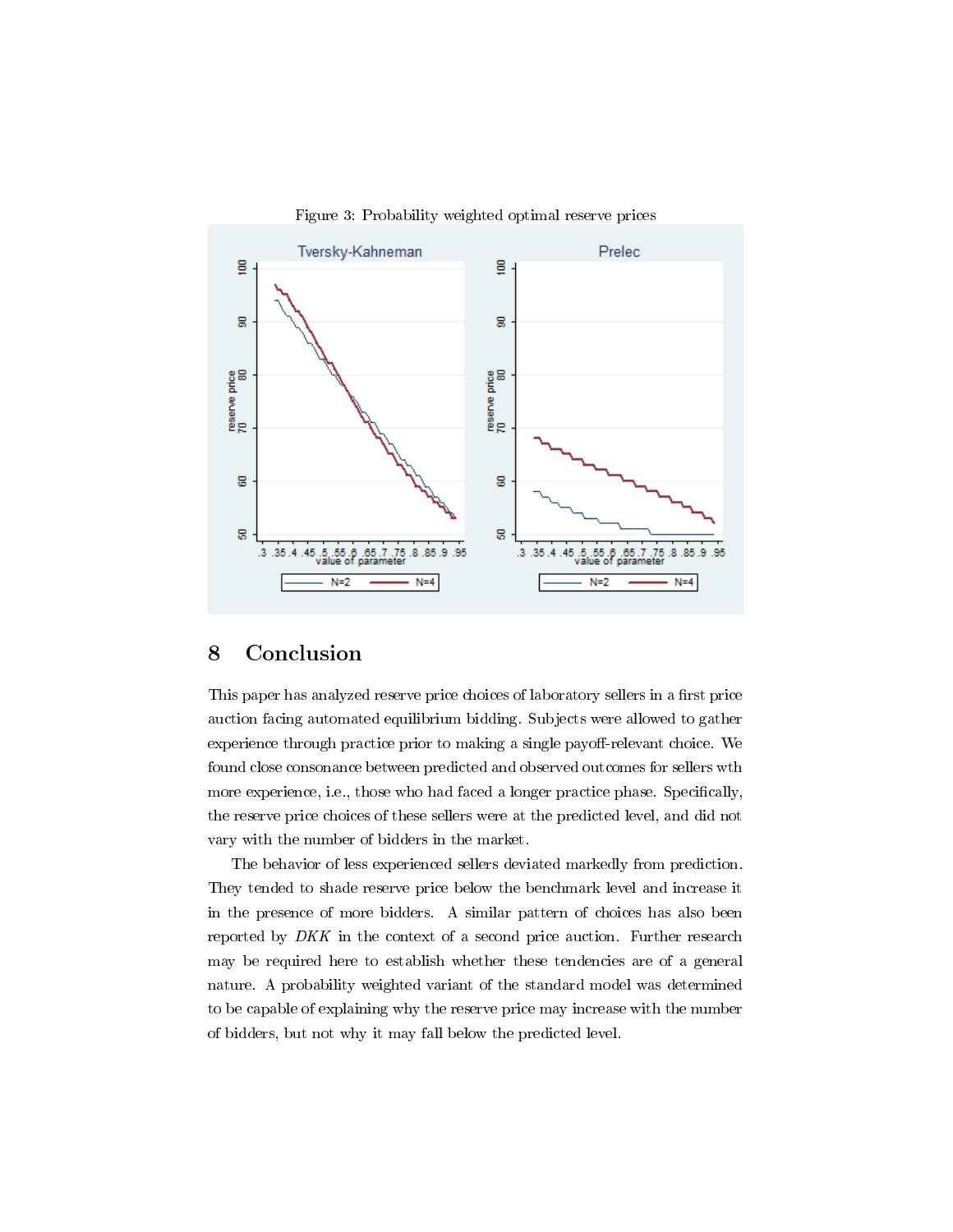It is well-known that experience can reduce discrepancy between observed and predicted bidding behavior in the laboratory. Our findings indicate that the degree of experience can perform a similar role for seller choices as well. In aiming to contribute to a better understanding of behavior in auction environments, this article has approached the problem from the side of the seller, or the designer of the mechanism. While auctions and similar mechanisms fill roles of great importance in the economy, there is a paucity of experimental research on seller behavior which needs to be removed to achieve improved analysis and prediction of price formation, trade flows etc. In this regard, questions of which kind of mechanism sellers choose are of at least as much centrality as questions of how sellers choose parameters defining particular mechanisms, which has been the focus of this paper. Questions of choice between mechanisms are left for future research.

#### References

Box, G. and G. Jenkins (1976): Time Series Analysis: Forecasting and Control. San Francisco: Holden-Day.

Chen, Y., P. Katuščák and E. Ozdenoren (2010): "Sealed-Bid Auctions with Human Auctioneers," working paper, University of Michigan.

Davis, A., E. Katok and A. Kwasnica (2011): "Do Auctioneers Pick Optimal Reserve Prices?" Management Science, 57, 177 – 92.

Filiz-Osbay, E. and E. Ozbay (2007): "Auctions with Anticipated Regret: Theory and Experiment," American Economic Review,  $97, 1407 - 18$ .

Fischbacher, U. (2007): "z-Tree: Zurich Toolbox for Ready-made Economic Experiments," Experimental Economics,  $10, 171 - 8$ .

Goeree, J., C. Holt and T. Palfrey (2002): "Quantal Response Equilibrium and Overbidding in Private-Value Auctions," Journal of Economic Theory, 104,  $247 - 72.$ 

Greenleaf, E. (2004): "Reserves, Regret, and Rejoicing in Open English Auctions," Journal of Consumer Research, 31, 264  $-$  73.

Hamilton, J. (1994): Time Series Analysis. Princeton: Princeton University Press.

Heston, A., R. Summers and B. Aten (2012): "Penn World Table Version 7.1," Center for International Comparisons of Production, Income and Prices,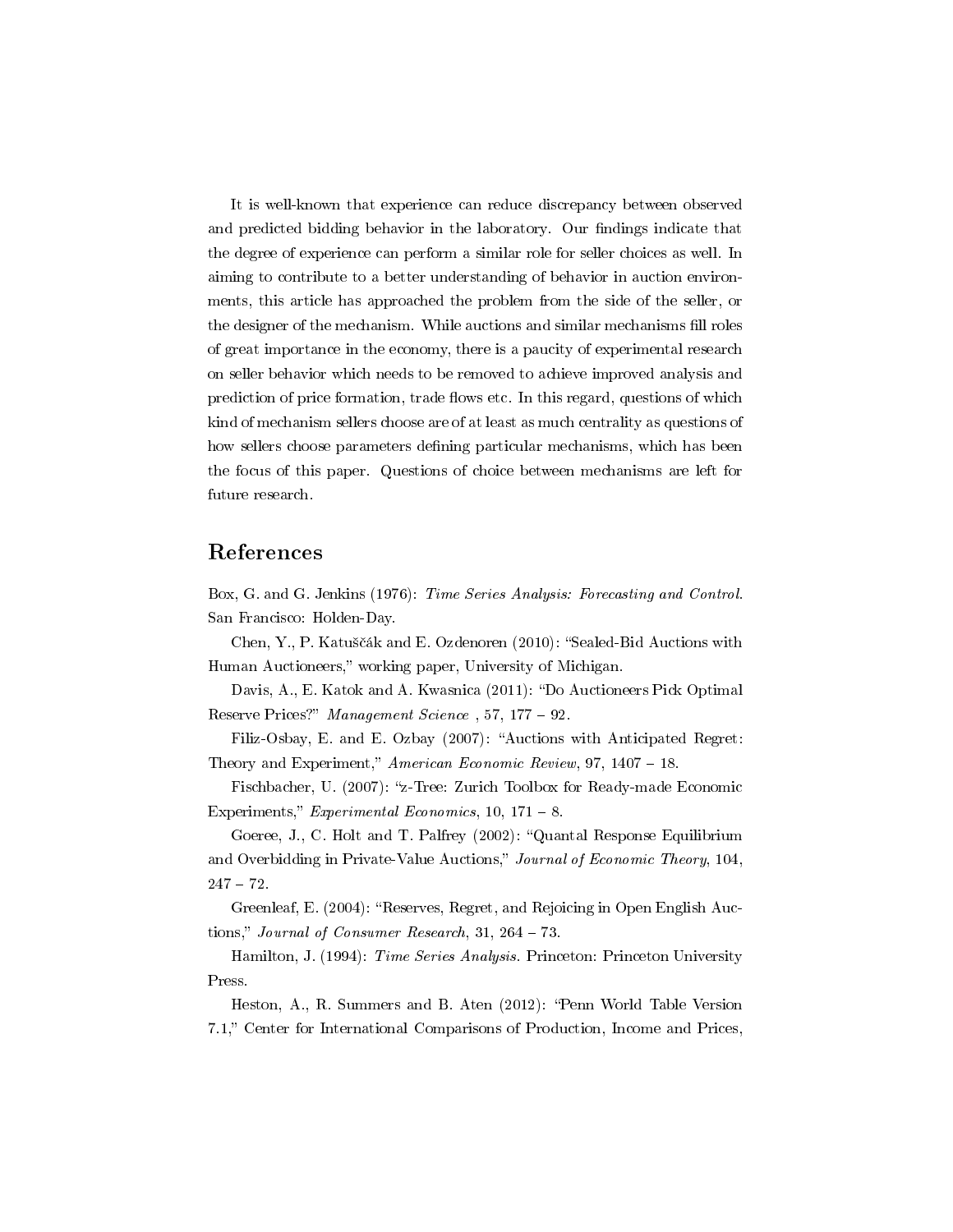University of Pennsylvania.

Hu, A., S. Matthews and L. Zou (2010): "Risk-Aversion and Optimal Reserve Prices in First- and Second-Price Auctions," Journal of Economic Theory, 145,  $1188 - 1202$ 

Ingersoll, J. (2008): "Non-Monotonicity of the Tversky-Kahneman Probability-Weighting Function: A Cautionary Note," European Financial Management, 14,  $385 - 90.$ 

Kagel, J. (1995): "Auctions: Survey of Experimental Research," in A. Roth and J. Kagel (eds.) Handbook of Experimental Economics. Princeton: Princeton University Press.

Kagel, J. and D. Levin (2008): "Auctions: A Survey of Experimental Research 1995 - 2008," wp, Ohio State University.

Kahneman, D. and A. Tversky (1979): "Prospect Theory: An Analysis of Decision Under Risk,"  $Econometrica$ ,  $47$ ,  $263 - 291$ .

Krishna, V. (2010): Auction Theory,  $2^{nd}$  edition. Oxford: Academic Press.

Loomes, G. and R. Sugden (1982): "Regret Theory: An Alternative Theory of Rational Choice under Uncertainty," *Economic Journal*,  $92$ ,  $805 - 24$ .

Myerson, R. (1981): "Optimal Auction Design," Mathematics of Operations  $Research, 6, 58 - 73.$ 

Oprea, R. (2014): "Survial versus Profit Maximization in a Dynamic Stochastic Experiment,"  $Econometrica$ , 82, 2225 – 55.

Prelec, D. (1998): "The Probability Weighting Function," *Econometrica*, 66,  $497 - 527.$ 

Riley, J. and W. Samuelson (1981): "Optimal Auctions," American Economic Review, 71,  $381 - 92$ .

Tversky, A. and D. Kahneman (1992): "Advances in Prospect Theory: Cumulative Representation of Uncertainty," Journal of Risk and Uncertainty, 5,  $297 - 323.$ 

Vickrey, W. (1961): "Counterspeculation, Auctions, and Competitive Sealed Tenders," Journal of Finance,  $16, 8 - 37$ .

Waehrer, K., R. Harstad and M. Rothkopf (1998): "Auction Form Preferences of Risk-Averse Bid Takers,"  $RAND$  Journal of Economics, 29, 179 - 92.

Wu, G. and R. Gonzalez (1996): "Curvature of the Probability Weighting Function," Management Science,  $42, 1676 - 90$ .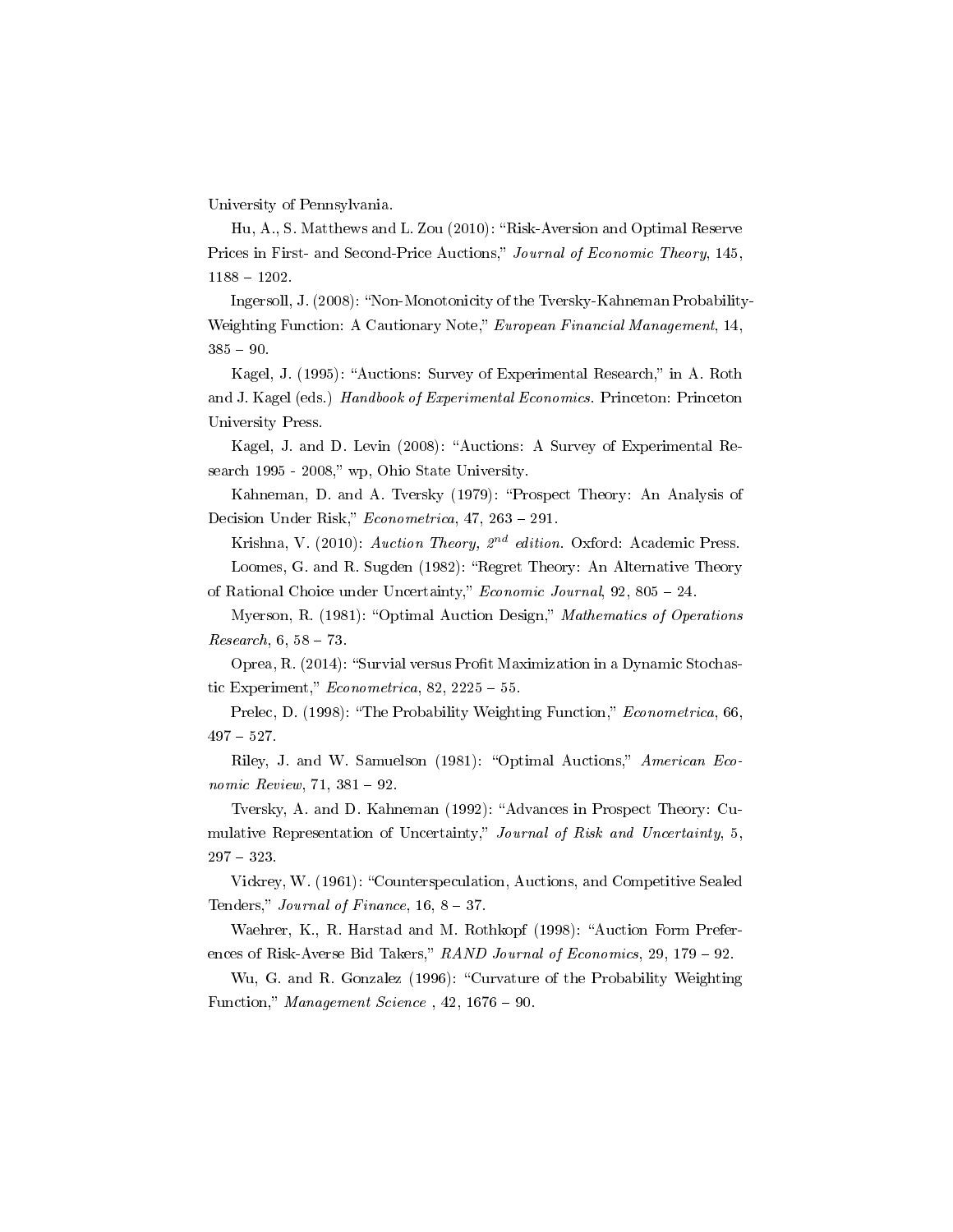### Appendix: Instructions

#### Instructions for 2L and 2H:

You have an object which you have decided to sell using a first-price auction. In a first-price auction, all interested buyers submit a bid each. If all bids fall short of the *reserve price* (a minimum integer sale price that you set beforehand), the object remains unsold and the revenue from the auction is 0 and you earn 0. Otherwise, if at least one bid exceeds the reserve price, the highest bidder obtains the object and pays whatever he or she bid. This is the revenue from the auction and you earn twice this amount.

You have some information available: (1) There are two buyers interested in obtaining the object. (2) Each of them has a secret valuation for the object which is equally likely to be any integer between (and including) 0 and 100. (3) Bidders use the following rule to determine the bid:

If r be the reserve price set by you (which could be anything between and including 0 and 100), then a bidder whose valuation is  $v$  (something between and including 0 and 100) bids

$$
b(v;r) = \begin{cases} 0: & v < r \\ \frac{v^2 + r^2}{2v} : & v \geq r \end{cases}
$$

For example, suppose the two bidders have valuations 25 and 65. Then, if you set  $r = 0$ , revenue is 33. If you set  $r = 25$ , revenue is 37. If you set  $r = 50$ , revenue is 52. If you set  $r = 75$ , revenue is 0, as the good is not sold.

You can set any reserve price you want, including 0 (no reserve price) and 100 (maximal reserve). The reserve price has to be an integer.

You will shortly face a decision screen. There you will have to set the reserve price. Once you submit your selection, the computer will simulate bidding. It will draw a valuation for each bidder (a number between and including 0 and 100, randomly drawn), and then generate bids according to the rule given above. If both bidders' valuations fall short of the reserve price, you will earn 0. Otherwise you will earn twice the amount of the highest bid. What reserve price do you wish to set?

To help you decide, before you have to make the final choice of reserve price, you can practice for up to  $\left[5/15\right]$  minutes. In the practice examples on the computer screen, you can set a reserve price. Once you hit submit, the program draws buyer valuations randomly and runs an auction for you. You find out what valuations bidders had, what they bid, whether the object was sold or not, and the price obtained if sold.